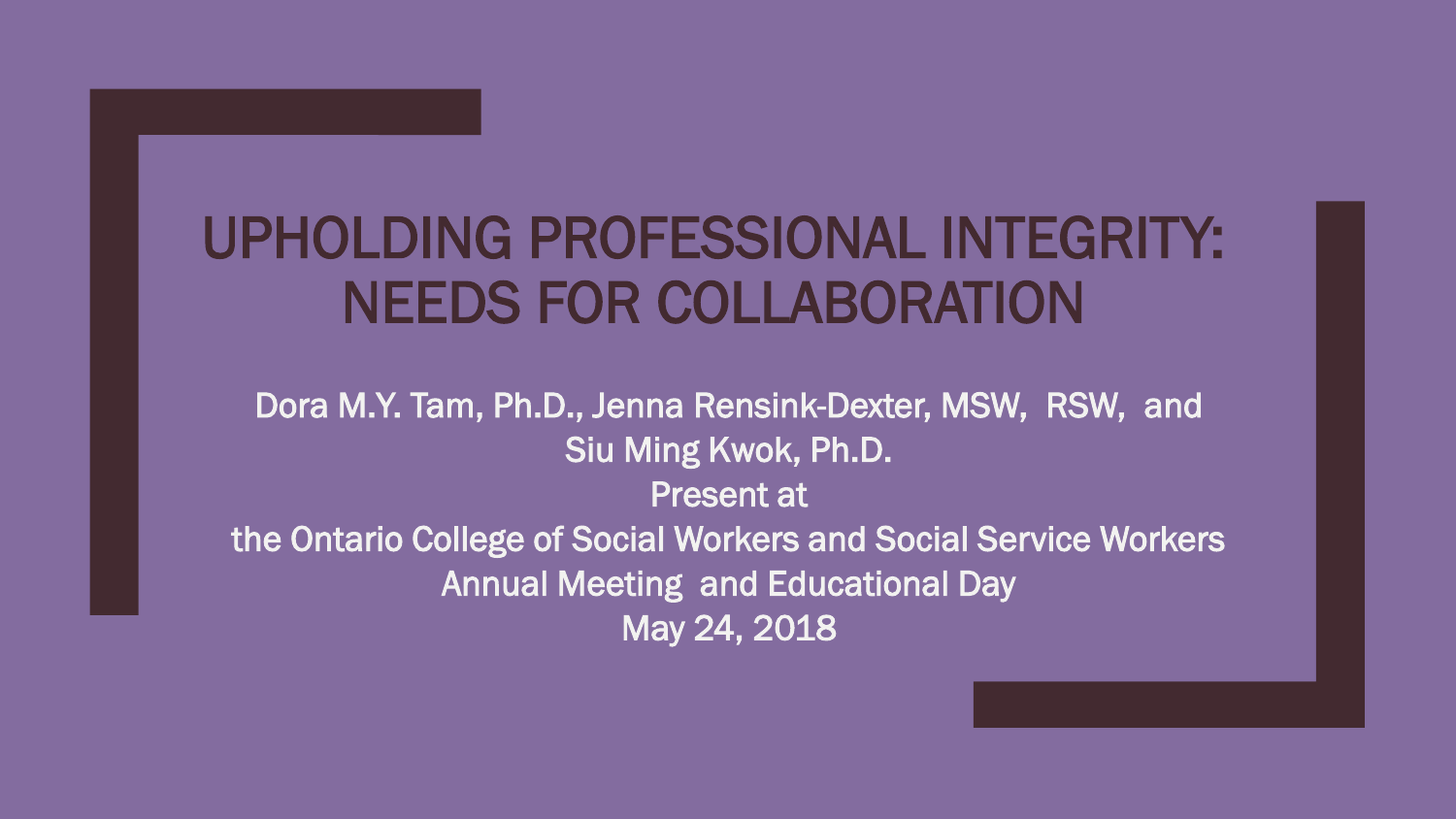## **Outline**

- Acknowledgements
- The Authors
- Purposes and Definitions
- The Context
- Theoretical Framework
- Two Research Studies in Ontario
- Findings on the Two Research Studies
- Shared Themes
- Recommendations
- References



**OCSWSSW** AMED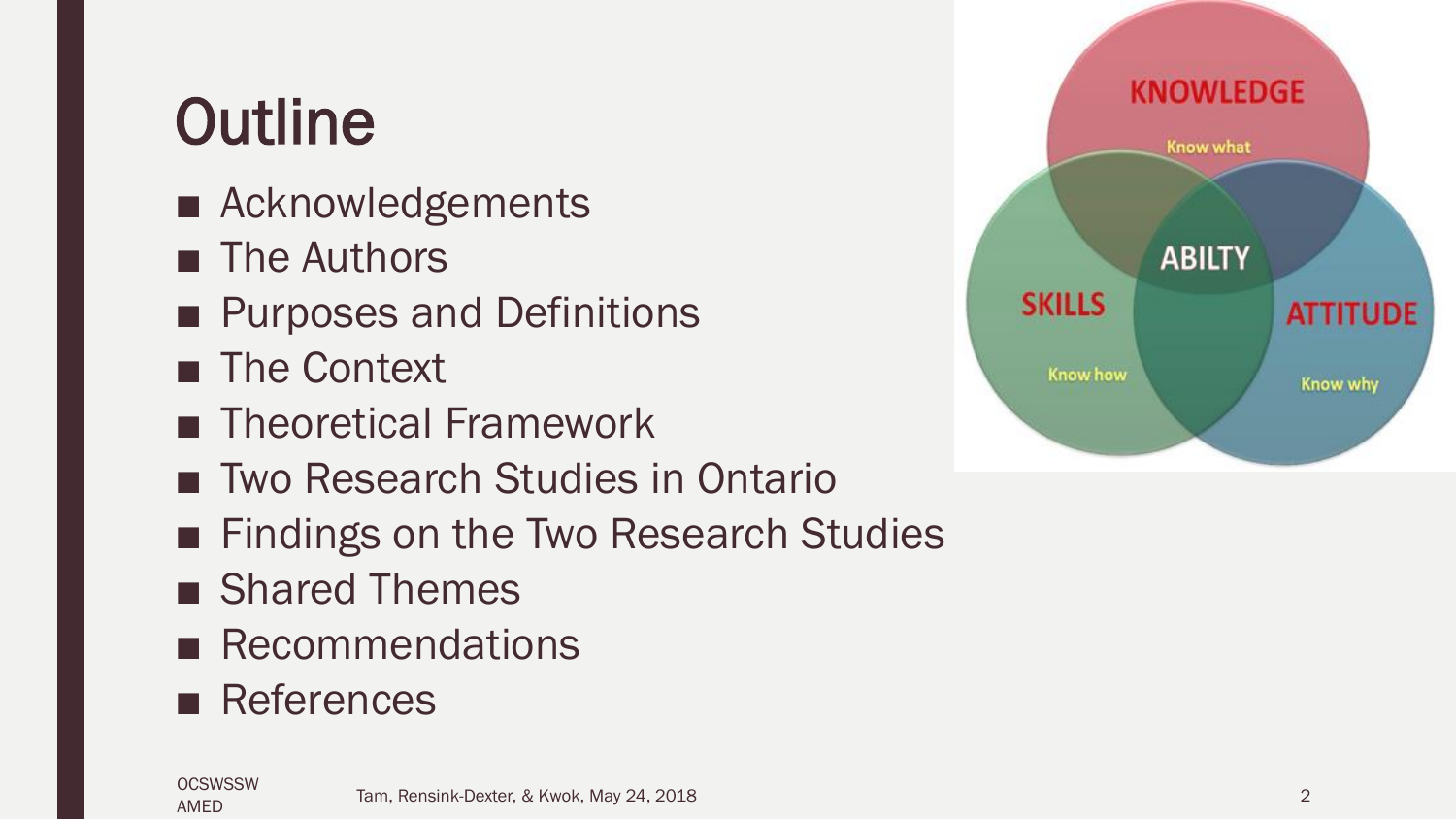### Acknowledgements

- Thanks to the following funding support:
	- *Carleton University*
	- *King's University College at Western University*
	- *Canadian Association for Social Work Education*
- Thanks to all research participants and research assistants
- Gratitude to late Registrar Glenda McDonald

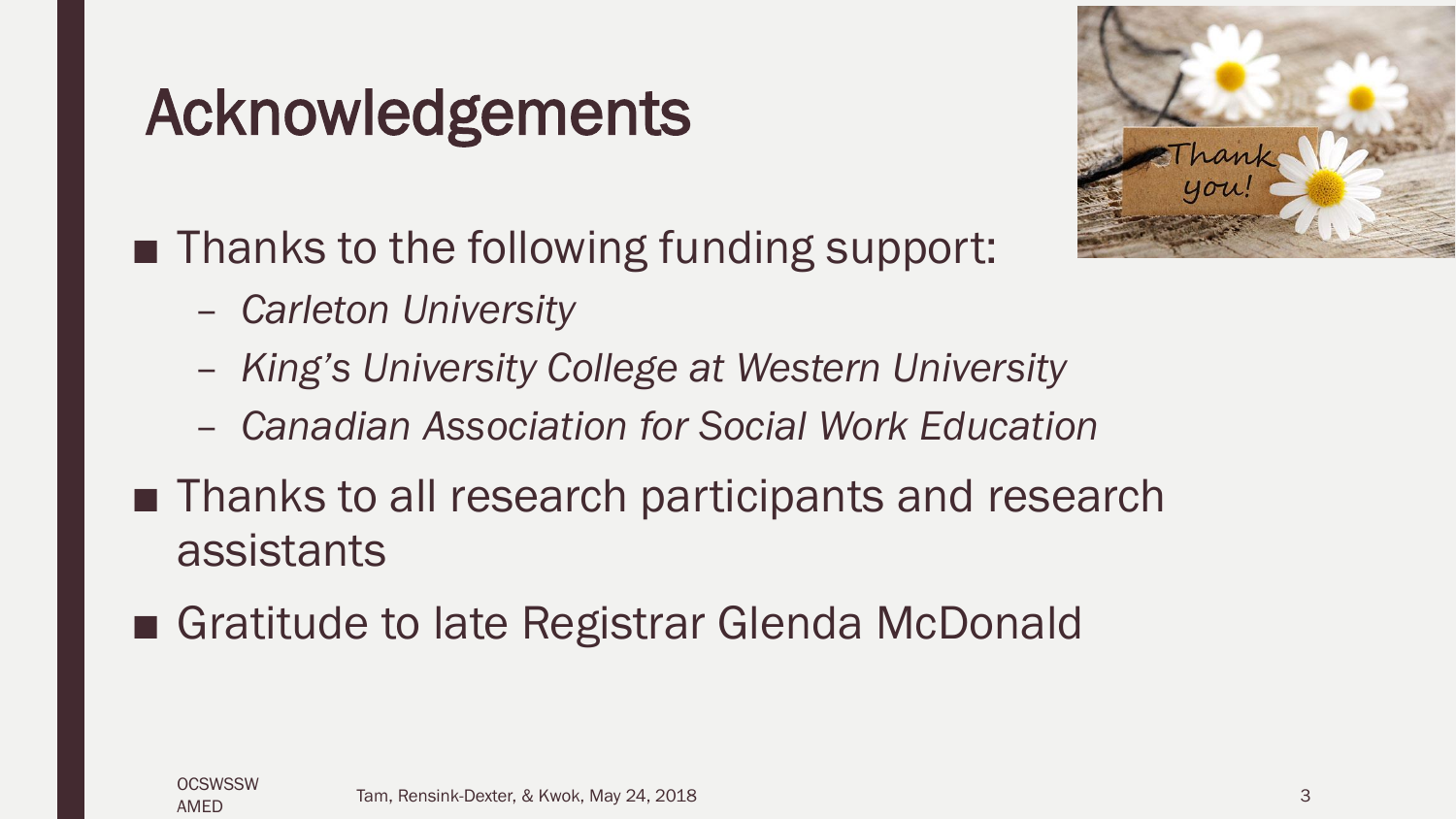### Research Team Members

- Dora Tam<sup>1, 2</sup>, Ph.D., Faculty of Social Work, University of **Calgary**
- $\blacksquare$  Siu Ming Kwok<sup>1, 2</sup>, Ph.D., Faculty of Social Work, University of Calgary
- Jenna Rensink-Dexter<sup>2</sup>, BSW, MSW, RSW, St. Joseph's Healthcare Hamilton
- Christine Streeter<sup>2</sup>, BSW, MSW, Doctoral Student, Carleton University
- Jackie Schindler<sup>2</sup>, BSW, MSW Student, King's University **College** 
	- 1 Questionnaire Survey 2007; 2 Qualitative Study 2013-2015

**OCSWSSW** AMED

Tam, Rensink-Dexter, & Kwok, May 24, 2018 4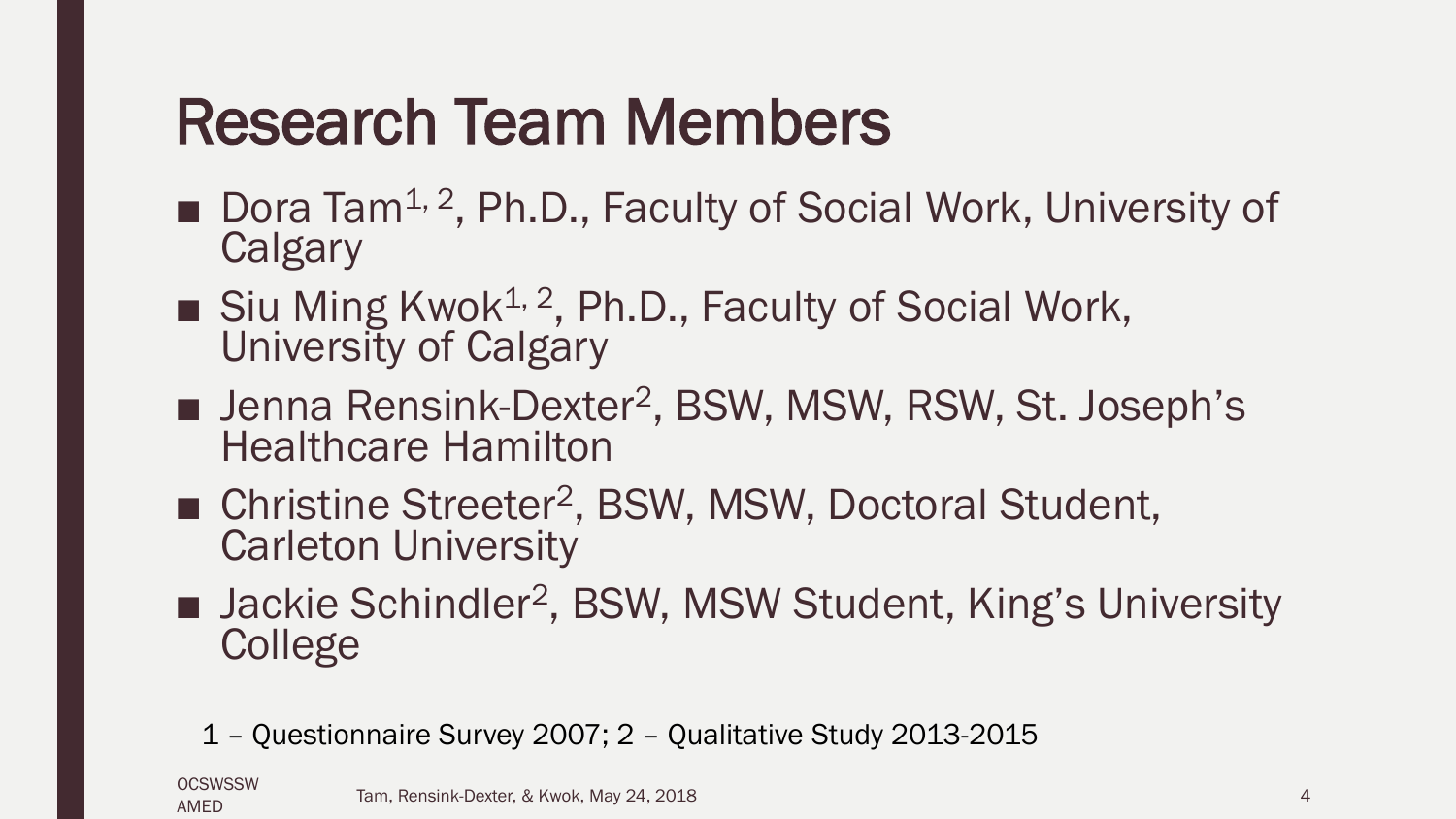### Purposes

- 1. Share findings from two studies in Ontario on Professional Suitability for Social Work Practice
- 2. Articulate needs for collaboration to uphold our professional integrity
- 3. Provide recommendations to strengthen existing mechanisms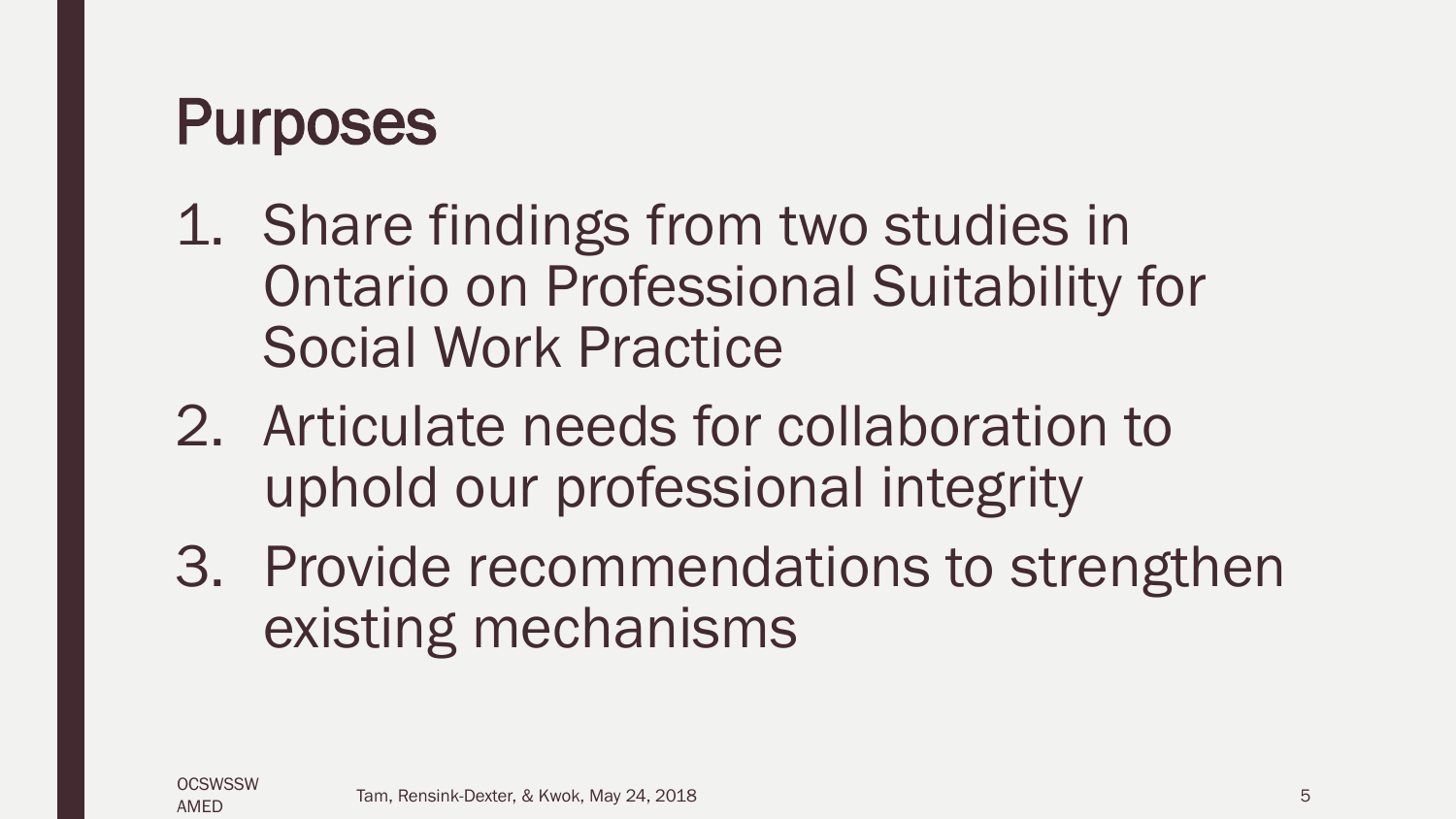### **Definitions**

#### ■ Professional Integrity



*"…high level of professional conduct by acting honestly and responsibly, and promoting the values of the profession" (CASW, 2005, p.6)*

*"A social worker or social service workers shall have and maintain competence in the provision of a social work or social service work service to the client" (OCSWSSW, 2008)*

■ Professional Suitability/Competency/Fitness to Practice

*Professional suitability is defined as a person's overall suitability for the profession, reflecting the person's knowledge, skills, and*  values combined with the performance of appropriate *professional behaviors in given practice situations (Bogo et al., 2011, Boak et al., 2012, Gibbs & Blakely, 2000, Tam & Coleman, 2009)*

**OCSWSSW** AMED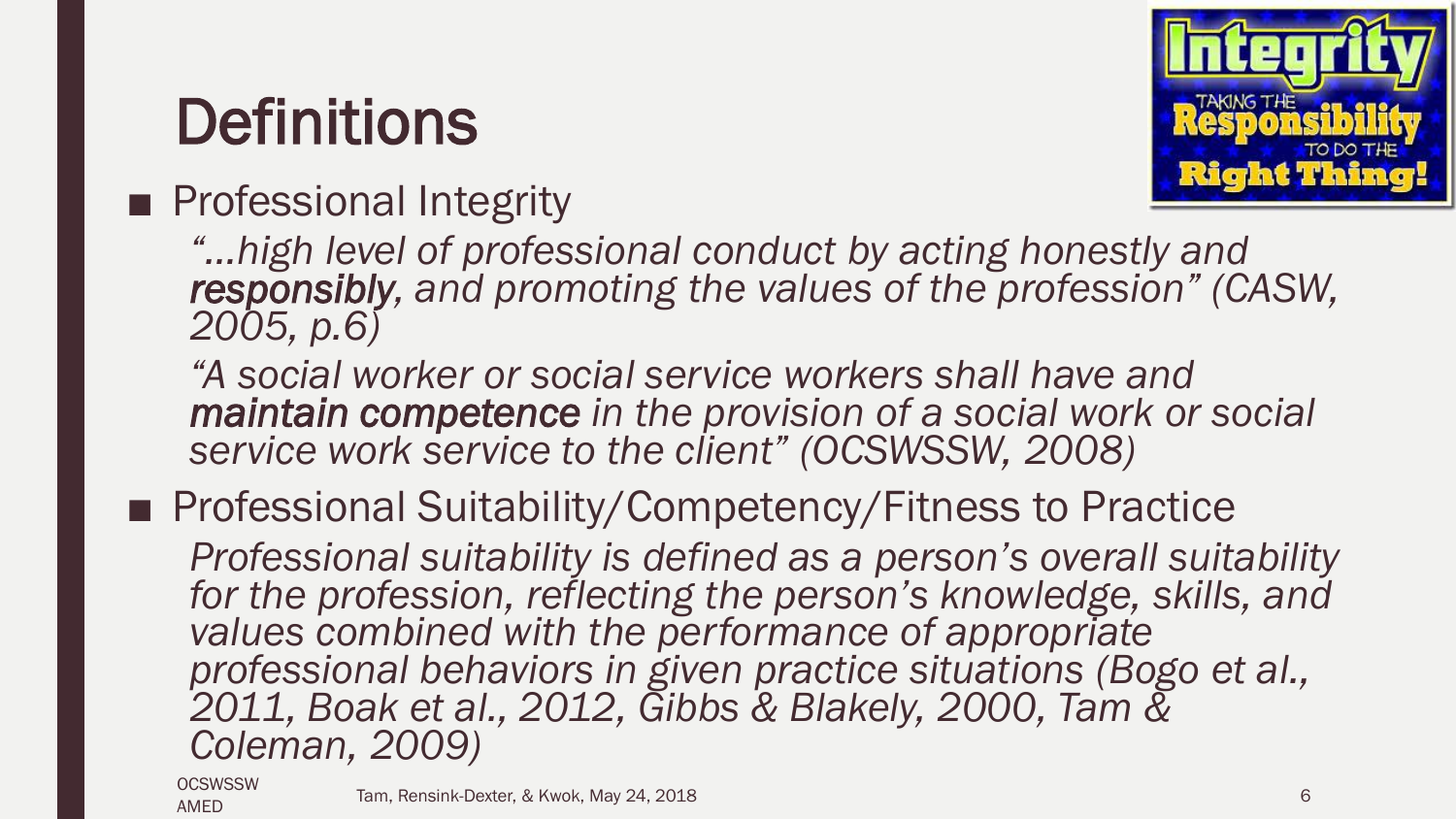# The Context (1)

- First social work educational program delivered by U of Toronto in 1914
- In 2017, there were 42 Schools of Social Work across Canada with approximately 14,000 students
- Close to one hundred diploma programs in social services
- Thousands of social work and social services graduates each year
- In 2016, OCSWSSW registered 938 new graduates
- In 2017, total numbers of registered social workers and social services had exceeded 35,000 (CCSWR, 2017)

**OCSWSSW** AMED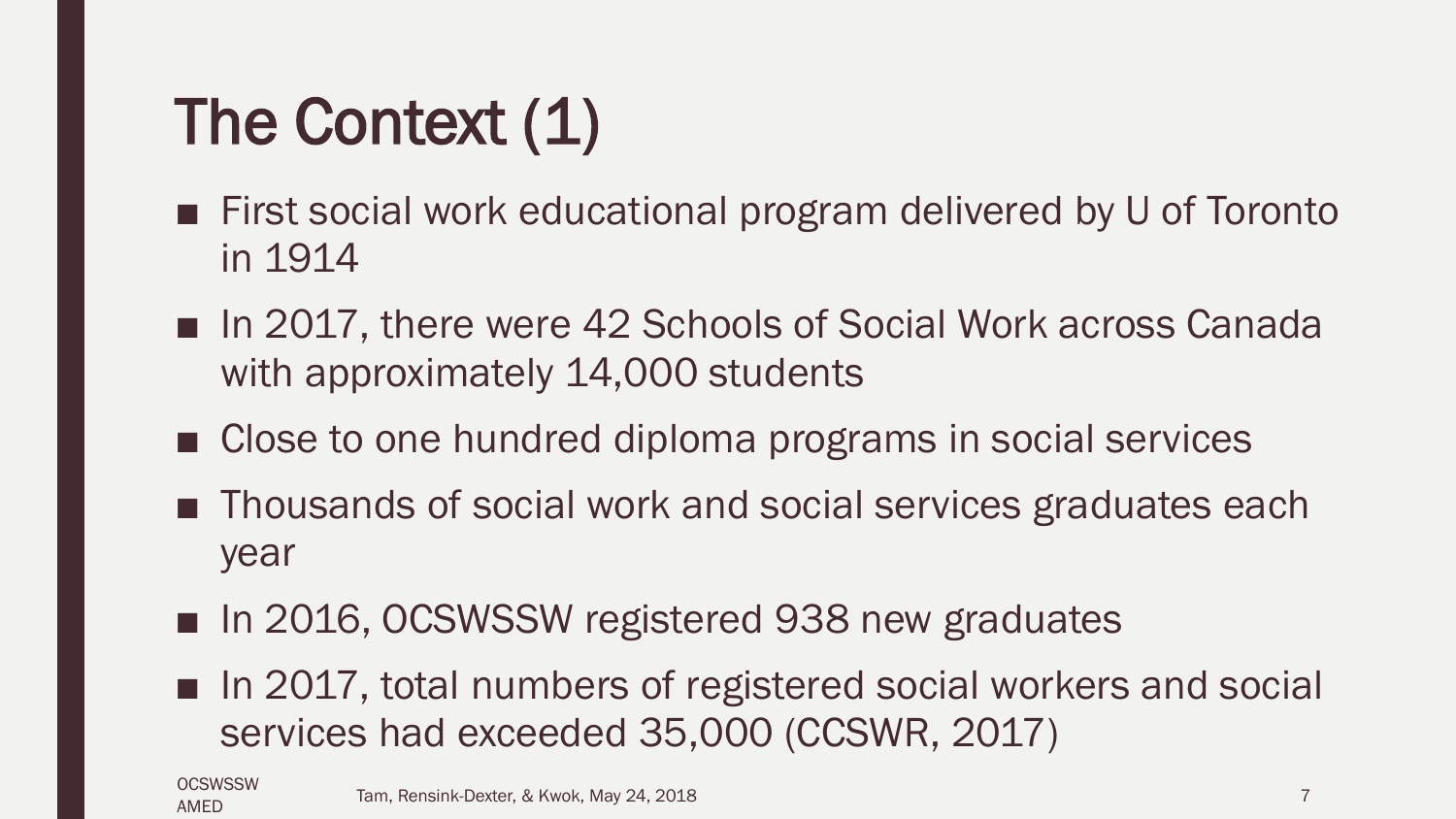## The Context (2)

- Social workers and social service workers (SW/SSW) are dealing with more complex social issues with less resources
- We are expected not only to demonstrate our compassion and commitment to social justice, but also professional competence
- To protect the public interest, social work and social service educational programs are obligated to ensure that social work/social service graduates meet the entry-level of practice
- Whereas, professional regulatory bodies are mandated to ensure that their members "…remain competent, current and ethical in their practice" (OCSWSSW, 2016, p.2)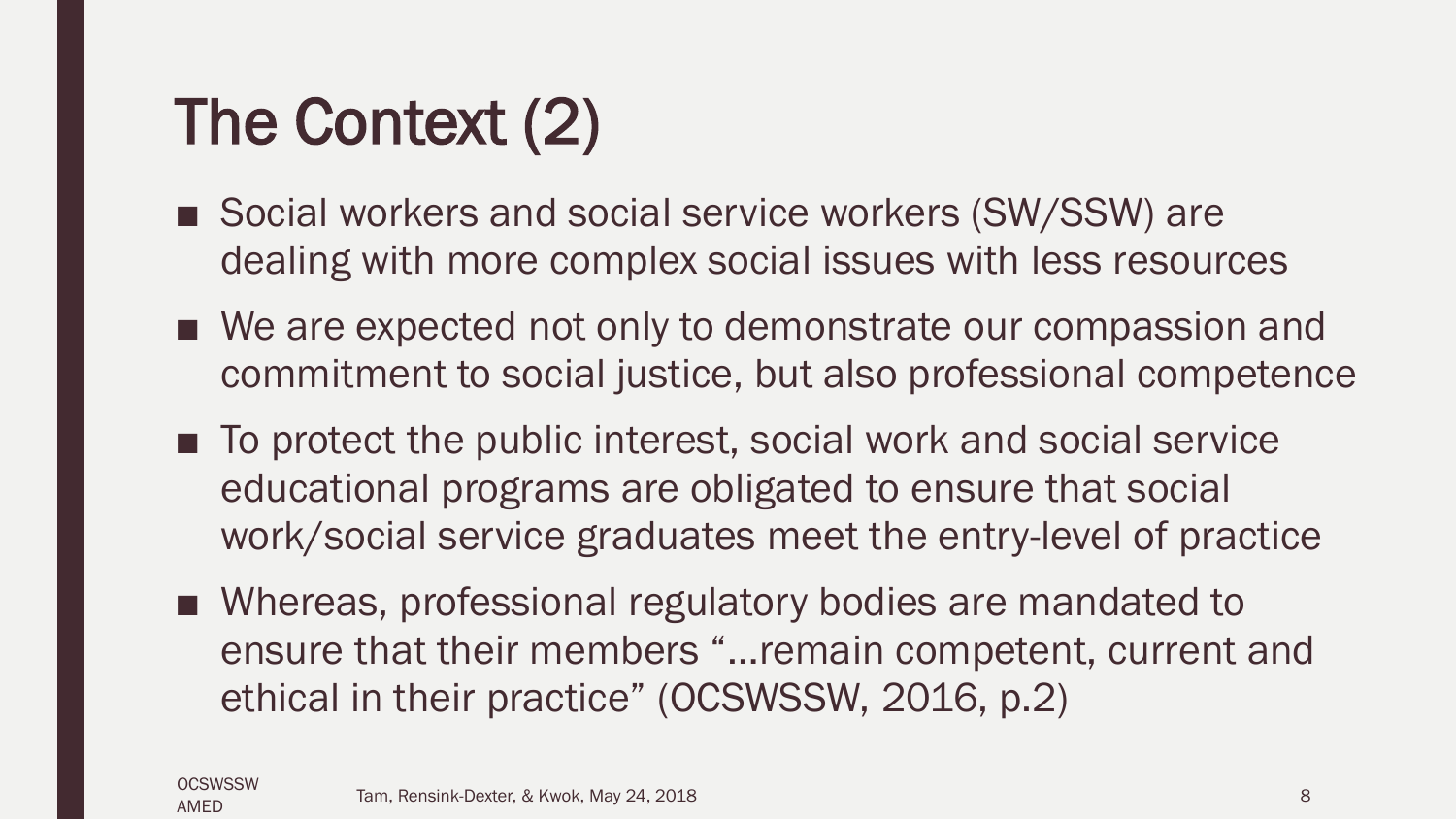# The Context (3)

- Even though the numbers of discipline decisions issued by each SW/SSW regulatory body are very small (less than 1%), the vulnerability of the people we work with demands our due diligence
- How well are schools of social work fulfilling their gate keeping responsibilities to ensure that their graduates are suitable for entry-level practice? How well is the social work professional regulatory body in Ontario ensuring that their members are competent, ethical and remain current?
- Our presentation focuses on entry-level professional suitability, generally referring to someone with a bachelor's degree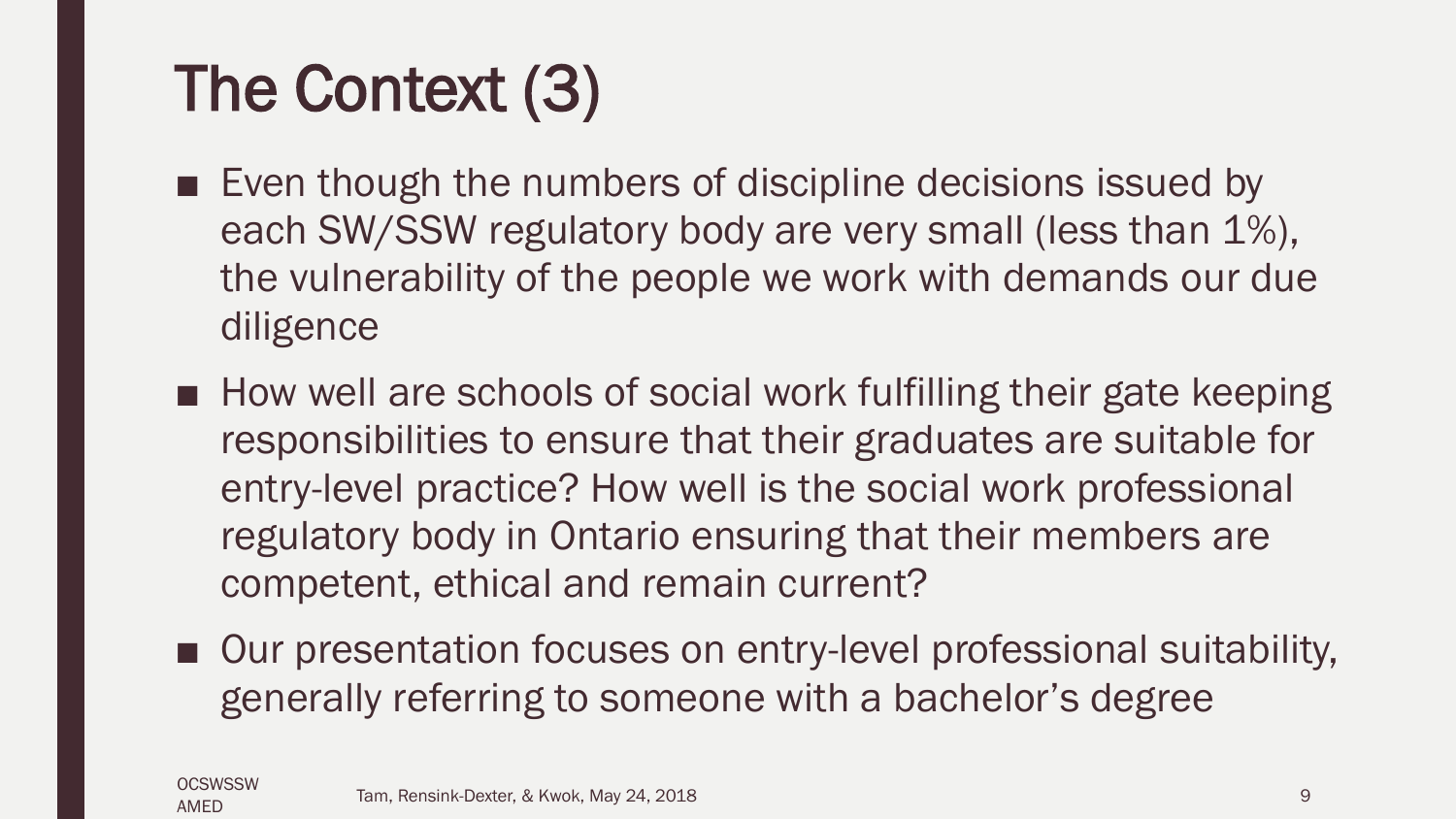### Theoretical Framework

- Adopted the Competency-based Education and Training (CBET) approach
- CBET suggests that each profession shares a systematic body of knowledge, a code of ethics, a subculture, and a self-regulatory professional body, and is expected to carry out specific functions for the well-being of people in the society (Carraccio et al,. 2002; Epstein & Hundert, 2002)
- Professional education and training is based on predefined knowledge, skills, and values for practice (Croisdale-Appleby, 2014; Drisko, 2014; Falender and Shafranske, 2012)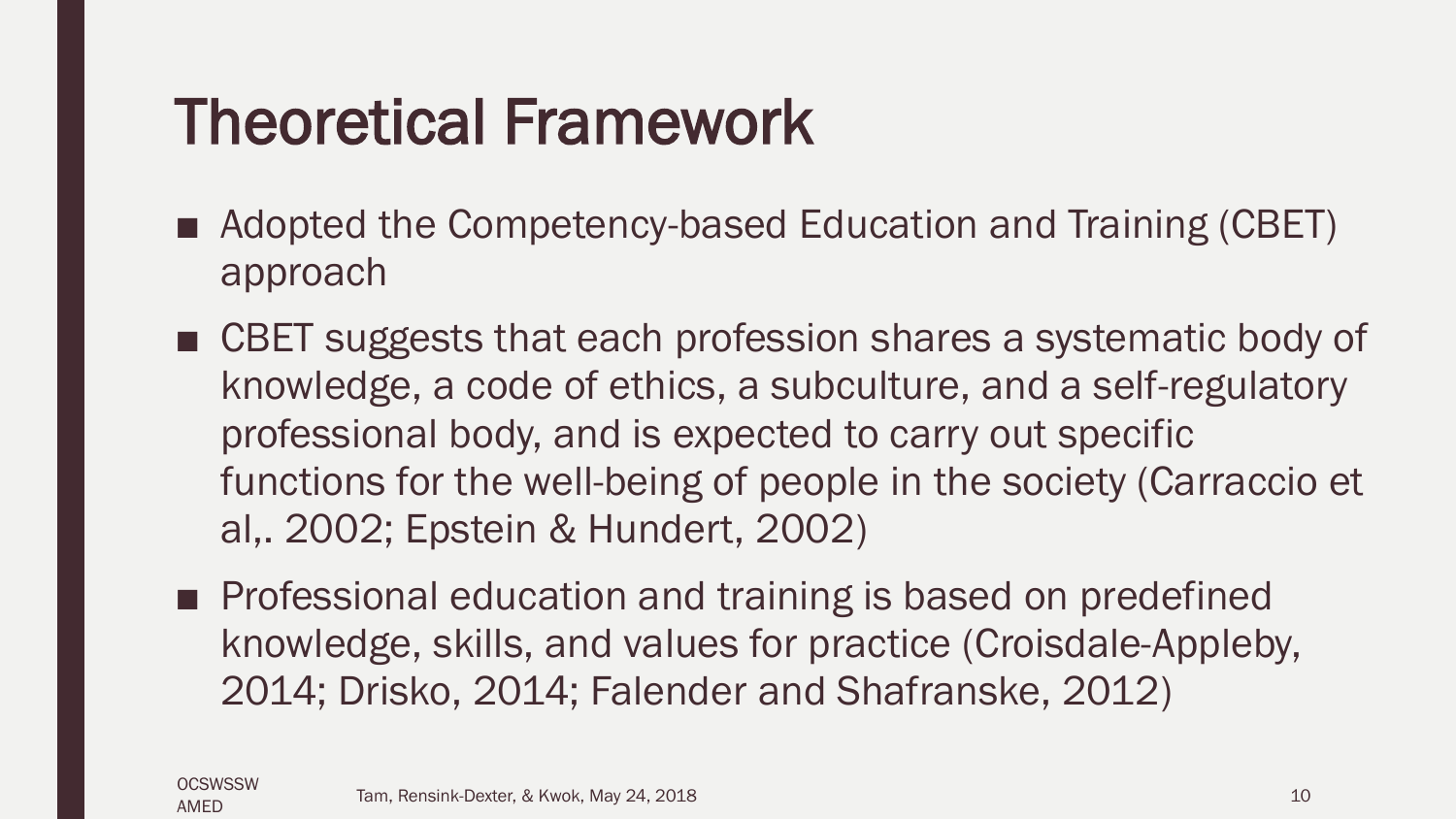### First Study - Mail-out Questionnaire Survey in 2017

- a. Random sample of registered social workers with OCSWSSW
- b. In the open-ended section, we asked participants, who had been a social work field instructor, to indicate: what challenges, if any, they faced as field instructors, what those challenges were, and what solutions they could provide to overcome those challenges
- c. Of the 341 (69% response rate) participants who took part in the questionnaire survey, 132 indicated that they had been a field instructor and answered the open-ended questions about their experiences as a field supervisor
- d. Quantitative content analysis (Krippendorff, 2004; LeCroy & Solomon, 2014) was used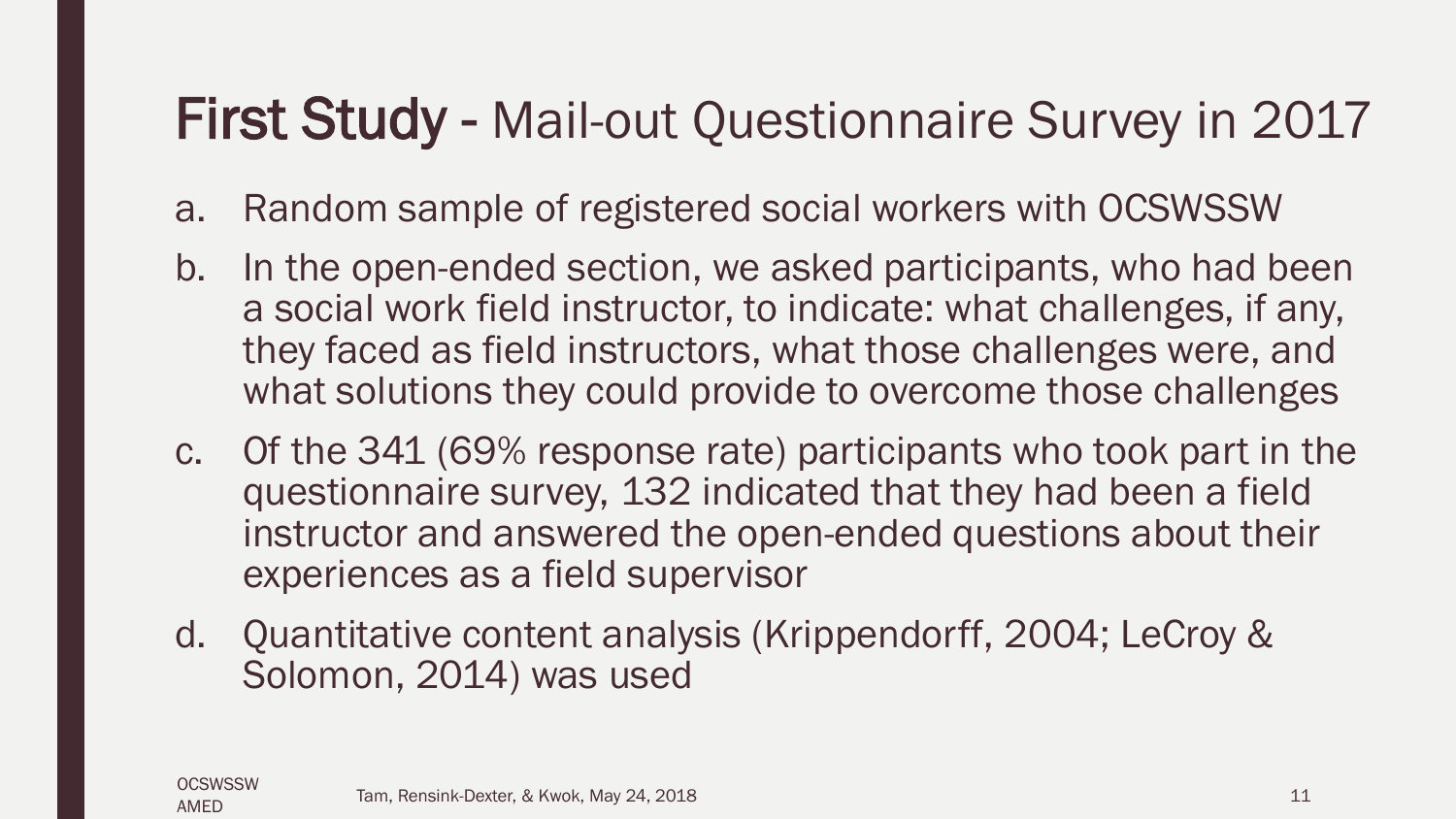## Findings of the Questionnaire Survey (1)

All names presented on the findings are pseudonym.

#### 1. Student Related Issues

- *a. Practical Issues*
- *b. Personal Issues*
- *c. Ethical Issues*

Example quote:

*"In two instances I've had to remove students from their placements. In both instances, the students' emotional and interpersonal maturity and skills were lacking." (Monica)*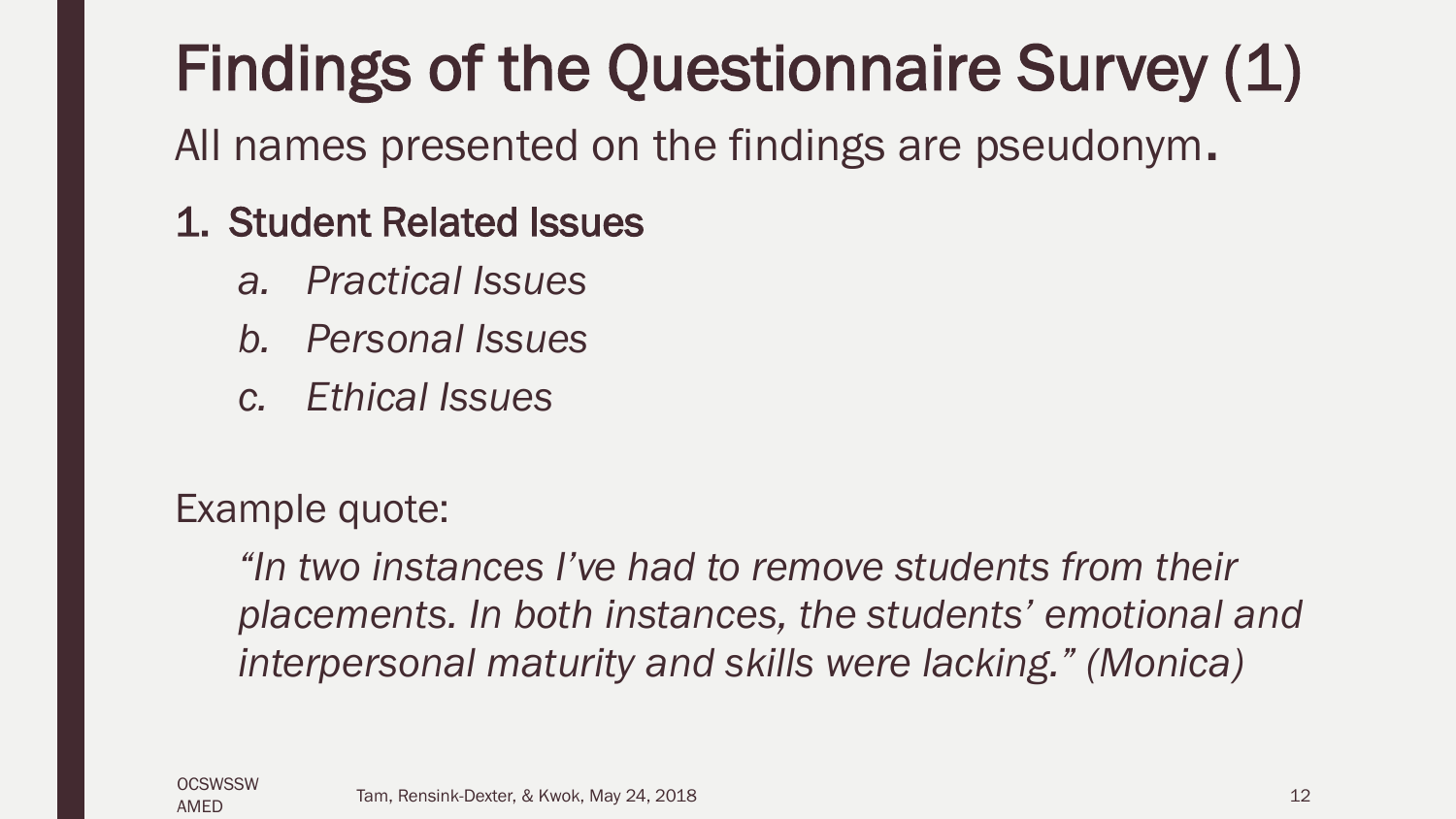# Findings of the Questionnaire Survey (2)

#### 2. University Related Challenges

- *a. Questionable admission criteria*
- *b. Inappropriate matching*
- *c. Lack of support or field instruction training*
- *d. Unclear learning expectations*
- *e. Inadequate or unclear evaluation*
- *f. Reluctance of schools to fail a student*

#### Example Quote:

*"The lack of field training to field supervisors. It seems like the organization and the school of S.W. feel that once blessed with supervision responsibilities, one should know what to do." (Valerie)*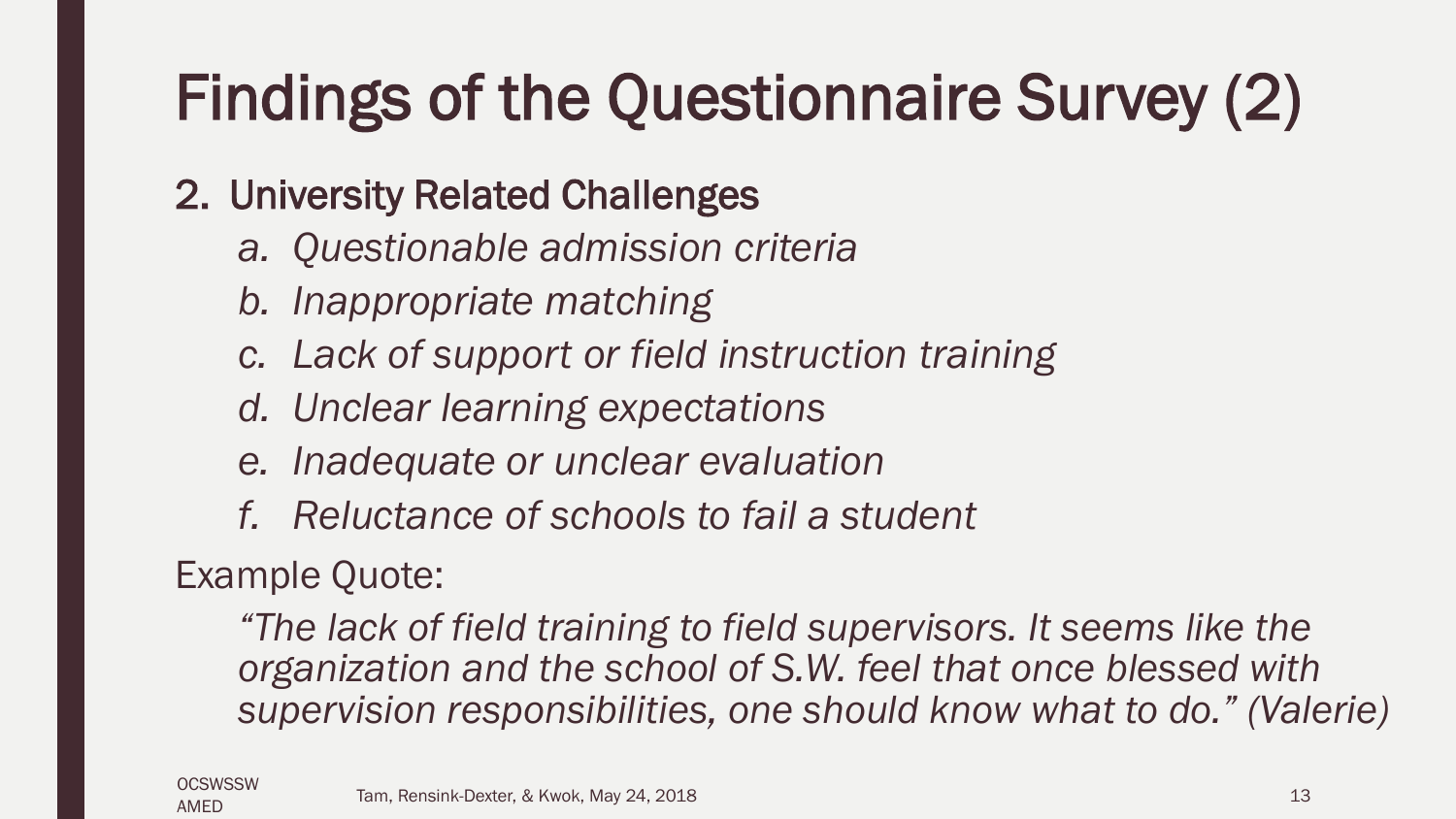# Findings of the Questionnaire Survey (3)

#### 3. Practicum Setting Related Challenges

- *a. Organizational constraints*
- *b. Demands of balancing work and supervision*
- *c. Complexity of practicum settings*
- *d. Problem with non-social work professionals as instructors*

#### Example quote:

*"I'm very concerned that all practicum placement need to be supervised by a registered social worker. I do not feel it is appropriate to place students with people with no social work training or unregistered people with a degree." (Frank)*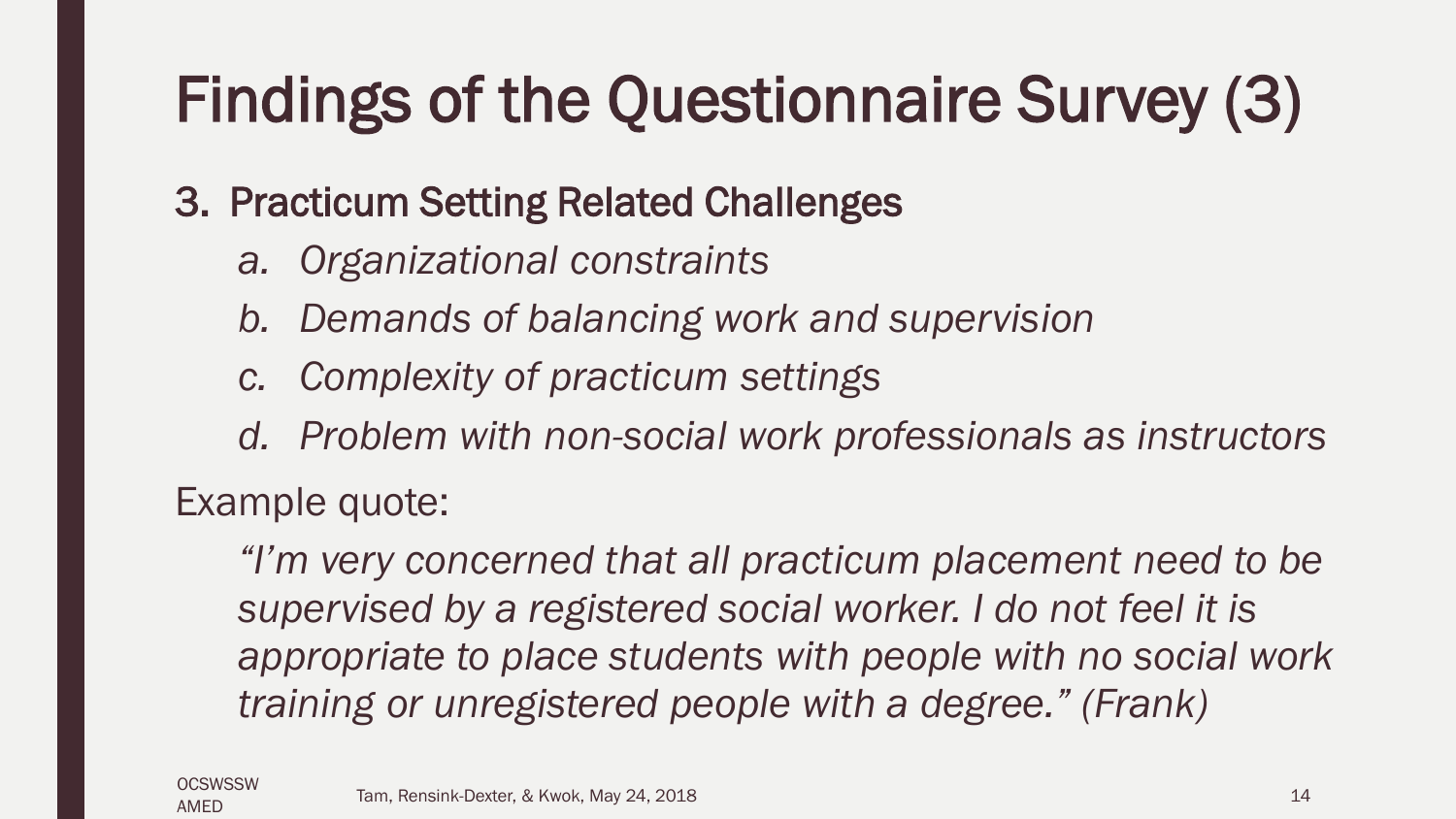### Second Study – Qualitative Study (2013-15)

- **Individual interviews**
- Objectives:

*a) Examine the nature and breadth of challenges to define and assess professional suitability*

*b) Identify adequate models of assessment on professional suitability for social work practice*

■ 35 diverse stakeholders participated (e.g. students, practicing social workers/administrators, faculty/field supervisors/field education coordinators, and social work regulators/board members/members from provincial social work associations)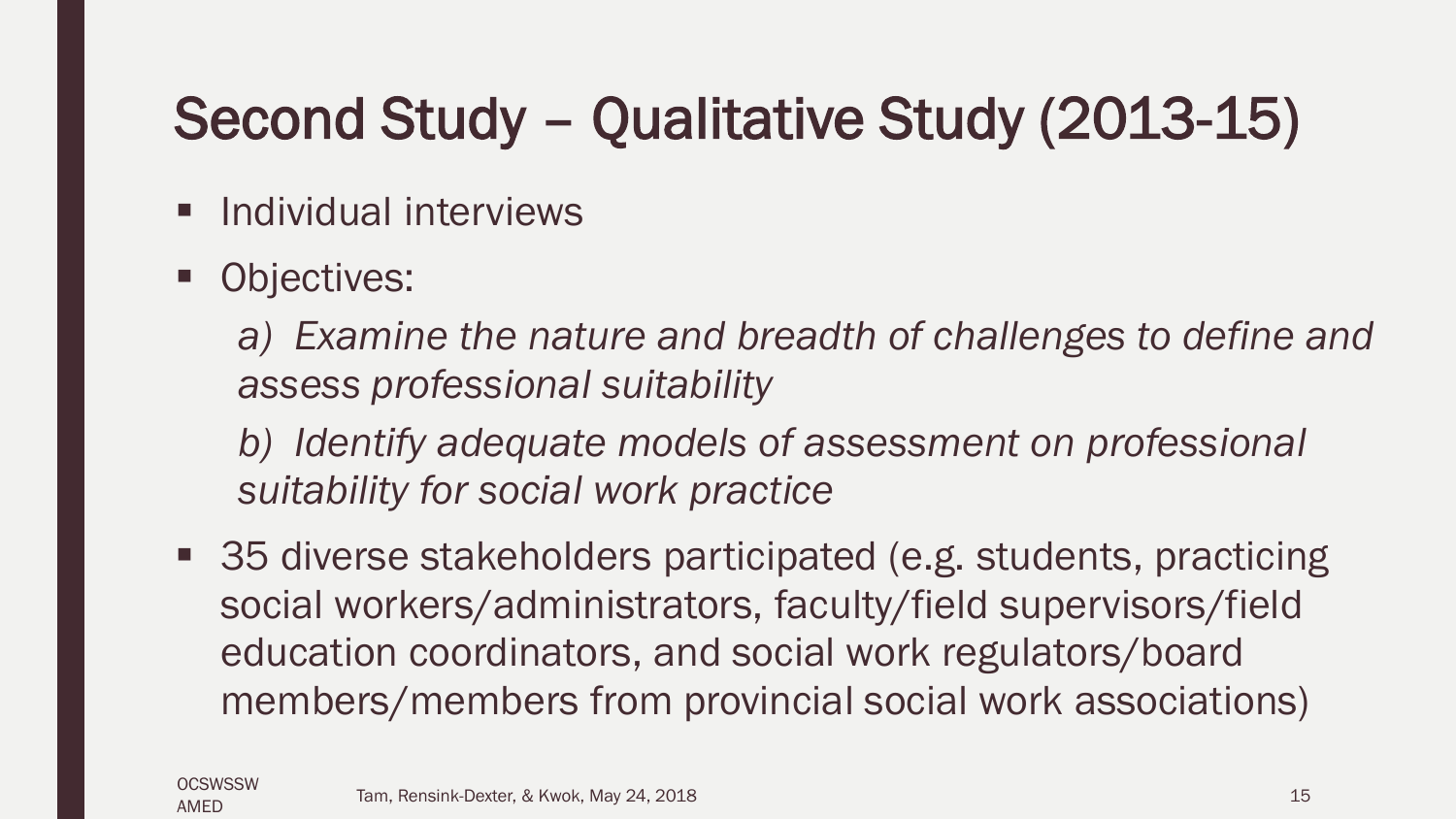# Findings from the Qualitative Study (1)

All names presented on the findings are pseudonym.

#### 1. Issues with Student Related to Professional Suitability

#### Example quote:

*"…the biggest difficulty for some students was that they did not realize the significant amount of transference they would have in the setting in which they were placed for their placements. So what ended up happening was that they themselves experienced something in their adolescence that directly impacted their ability to function within the same environment when they were in their fourth year placement.*  Well, a huge amount of support that was required and a huge amount *of work, it took a while before the individual even acknowledged that what they were doing was a result of the resistance to the environment that they had experienced when they were an adolescent." (MONICA)*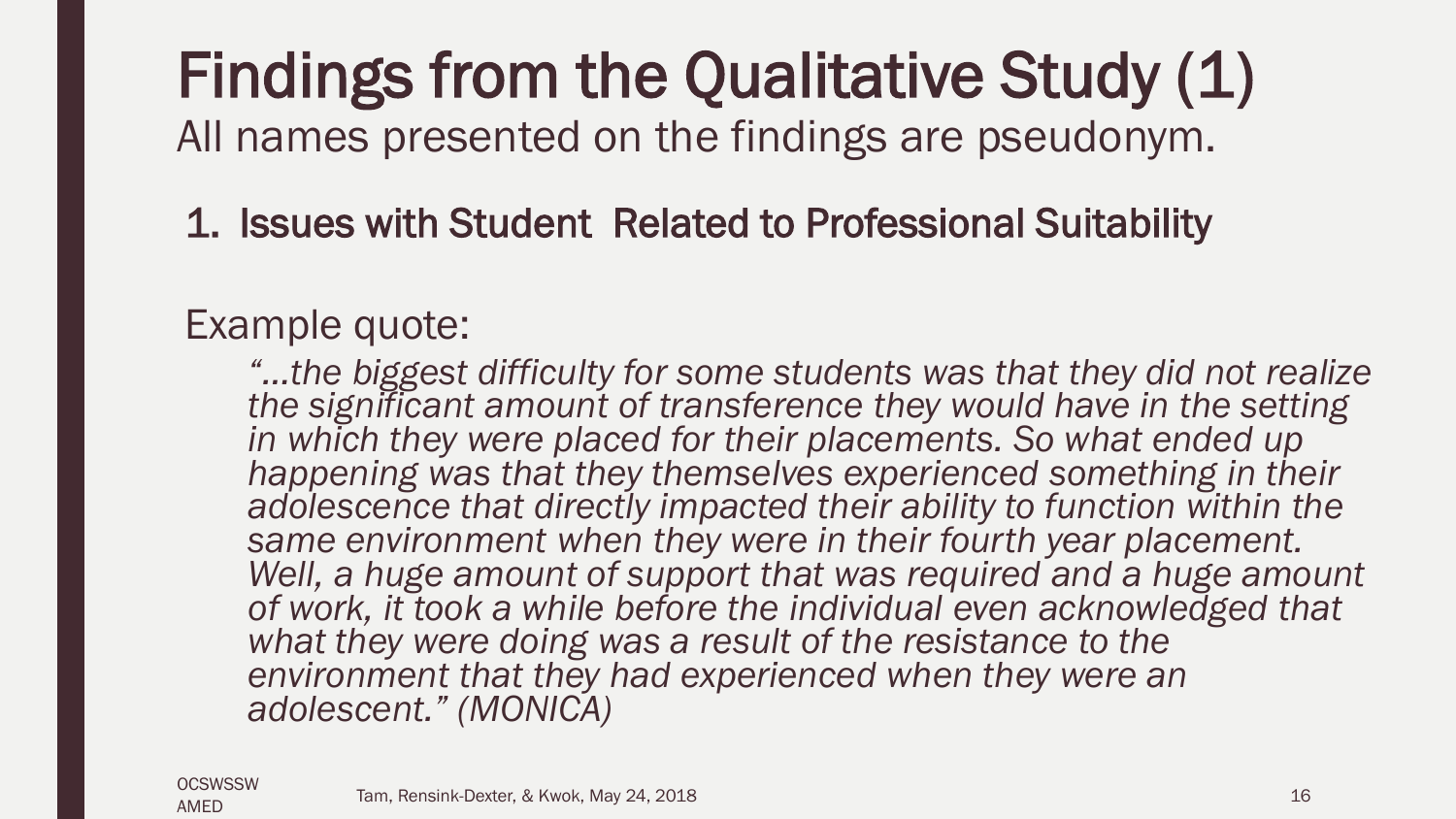### Findings from the Qualitative Study (2)

2. Challenges with Schools

Example Quote:

*"They (students) can get through academic no problem, they can pull of A's and B's and their prof's love them and think that they are all that; (but) when they meet with a client they are not able to sit or be empathetic and hear the story… because what faculty are letting students away with in class, in giving them good grades and they*  don't have to do assignments on time. But out in the field, if you, if I *as a practicing social worker, have to put in a funding request by a certain date. I don't get an extension (frustrated)… the schools and the faculties are concerned about money, funding, student in seats. They are concerned about tenure, not having bad evaluations, and it's really the field folks." (SANDY)*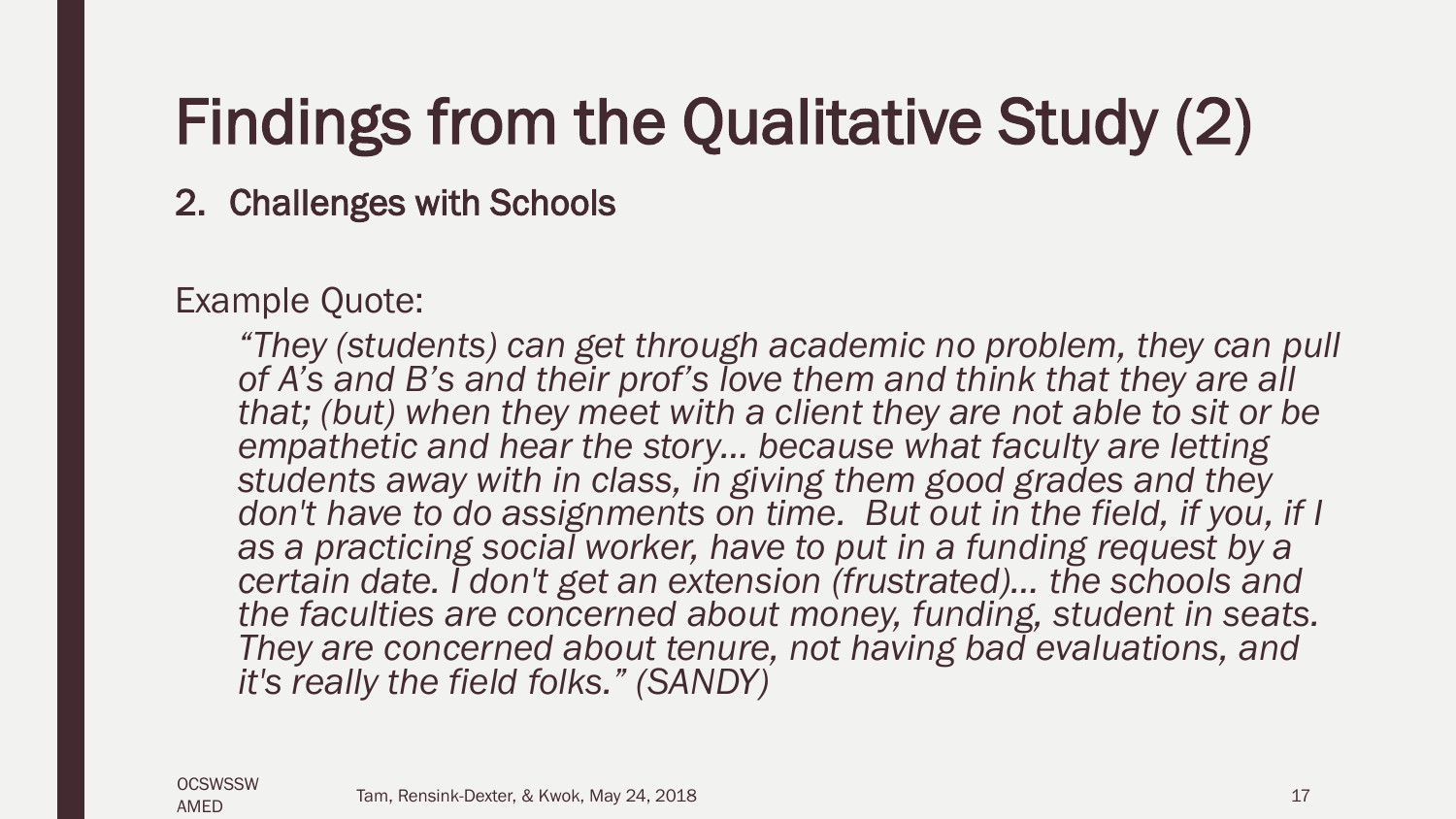### Findings from the Qualitative Study (3)

#### 3. Needs to Improve Current Assessment Mechanisms

Example Quote:

*"I feel that regulation and professionalism brings legitimacy to our practice. And it also protects ourselves and it protects our clients from the work that we do. I understand the anti-oppressive and empowerment piece, I do. So I'm sure some people would, complain about competency saying that, this is going to be too directive for our practice, and it doesn't allow people to kind of exercise their own clinical judgment. I don't think that competencies are a bad thing, it gives* people guideline. It gives people suggestions. Especially I think if you're working with students, I mean, we're asking them to do in creating their learning plans. We're asking them to list which competencies they want *to achieve. And certainly from a learning perspective, I think competencies are very helpful, because they're milestones and they're*  markers, which allows people to mark themselves against it and to strive *towards. I think, certainly, from a student's perspective, that they would be very useful." (ELLEN)*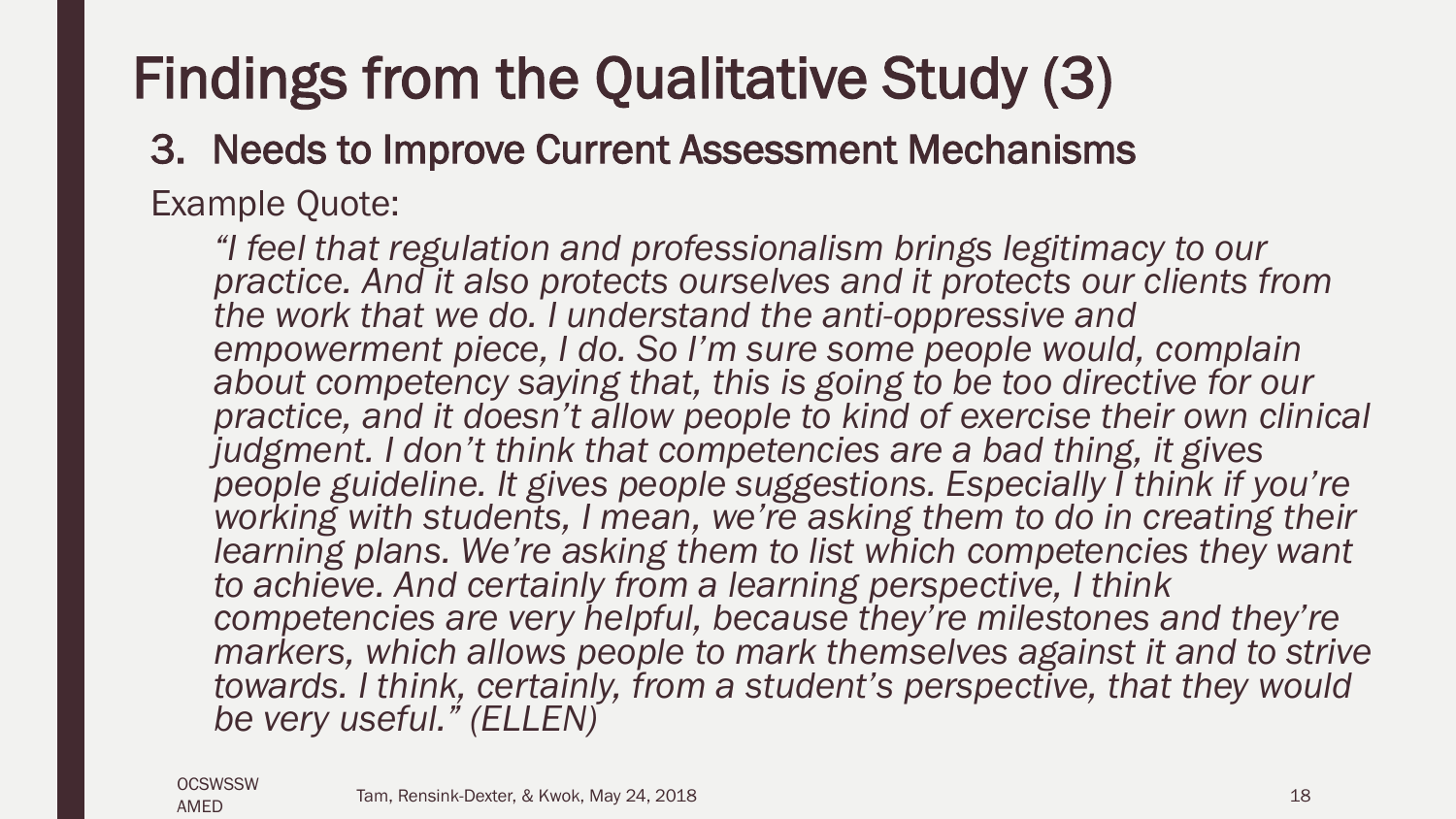### Findings from the Qualitative Study (4)

#### 4. Need for Collaboration

#### Example Quote:

*"What I have been thinking for this year is that I really want to figure out what is the road of the education programs and the regulatory bodies or the education sectors and the regulatory sectors can have a better kind of connection or collaboration so that we really make sure that we got the right people into the program, even though they might be skill wise or knowledge wise, not ready, but they have that potential. Once finished the program, they would be ready to practice. At the same time, the regularly bodies or regulators would be doing the protection of the public and to make sure they have the mechanisms. So that is the ideal world we would like to see." (PHOEBE)*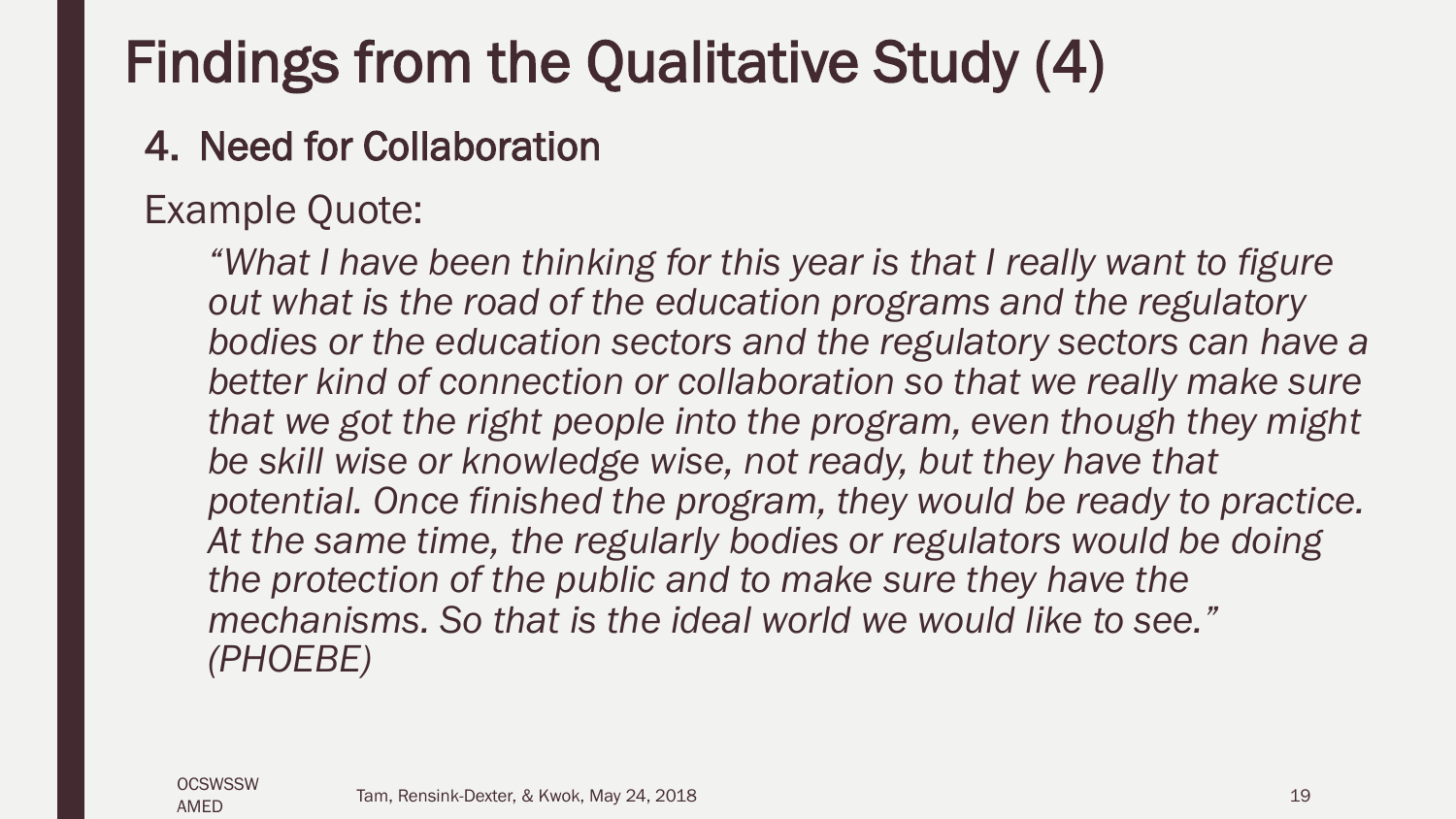## Findings from the Qualitative Study (5)

### 5. Suggestions to Strengthen Existing Mechanisms Example Quote:

*"I know in (name of city) they're just constantly needing field instructors, so it's staying in contact with people who are working in the field to determine how social work is changing in the community and to be able to reflect that in the school as quickly as possible. Rules are changing and expectations are changing then they would be able to know that right away instead of sort of. Because a lot of academics or professors are not practicing any more so being able to have that feedback I think immediately can help guide what needs to change in terms of the type of students that are coming in or being accepted or trained." (MABEL)*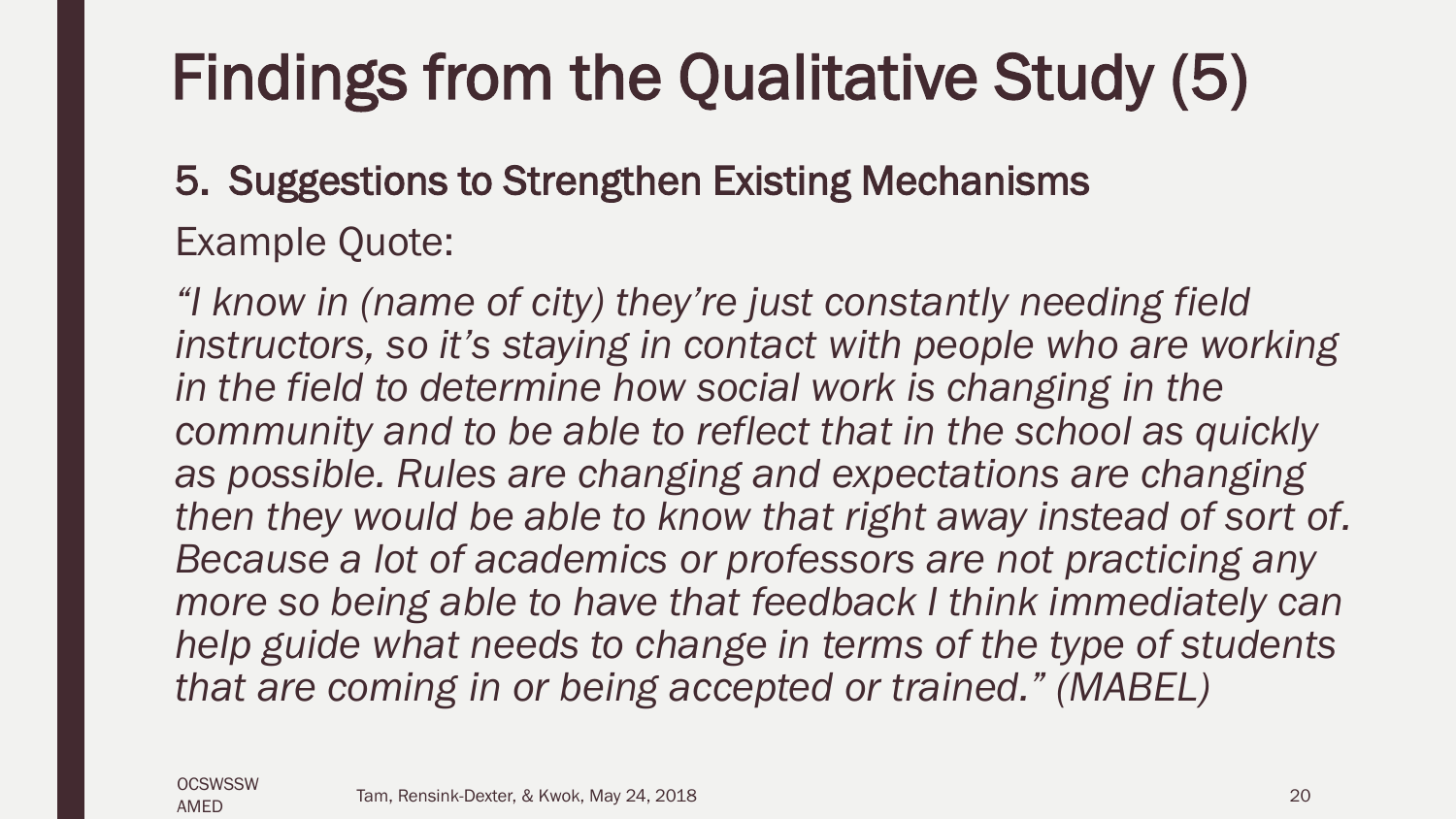### Shared Themes that Hinder Professional Integrity

*Acknowledge that positive experiences were identified, we focus on ways that could further strengthen our professional integrity* 

- 1. Students' fitness for practice
- 2. Inadequate assessing and screening mechanisms within schools of social work
- 3. Field agency supervisors/agencies not only have to deal with stretched resources, but also they have to handle students who are not ready for practice while receiving limited support from one's agency or the University/Faculty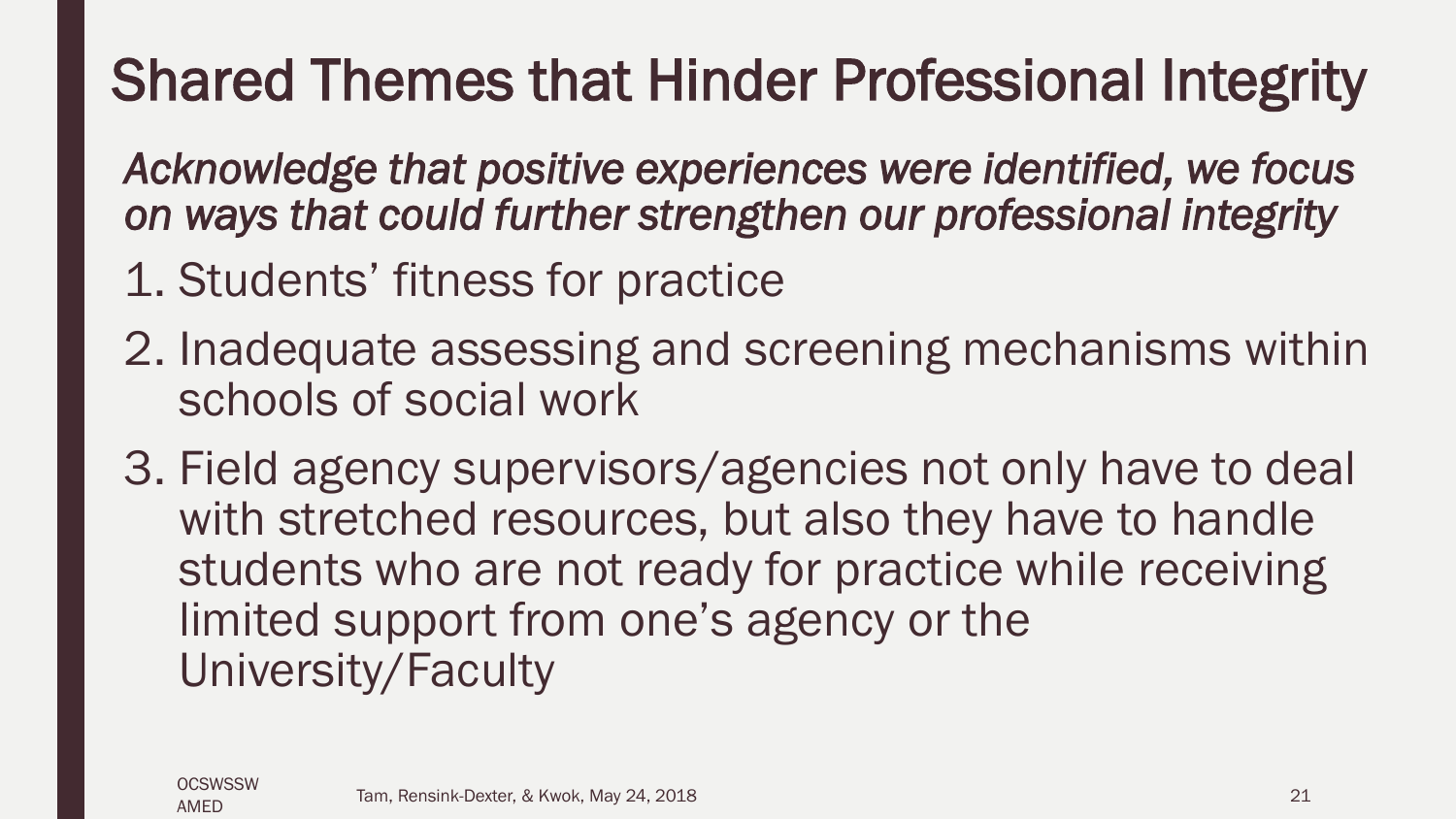### Understand the Regulatory Context

- In Ontario, an individual who fulfills the required criminal check and educational qualification could register and become a registered social worker or social service worker
- However, how well individual schools are carrying out their gatekeeping responsibilities varied is a concern. For example, among the 15 schools of social work, which offer undergraduate programs in Ontario, only one requires an admission interview, and there is no program where an exam exists like medicine nor post-degree licensing examination like British Columbia, nor the post-degree paid supervised candidacy like Nova Scotia
- Consequently, responsibilities for the assessment of professional suitability fall to Schools, which are often reluctant to embrace this role. Moreover, Schools face with increasing challenges in securing field placements for students; whereas, more and more students asked for paid internships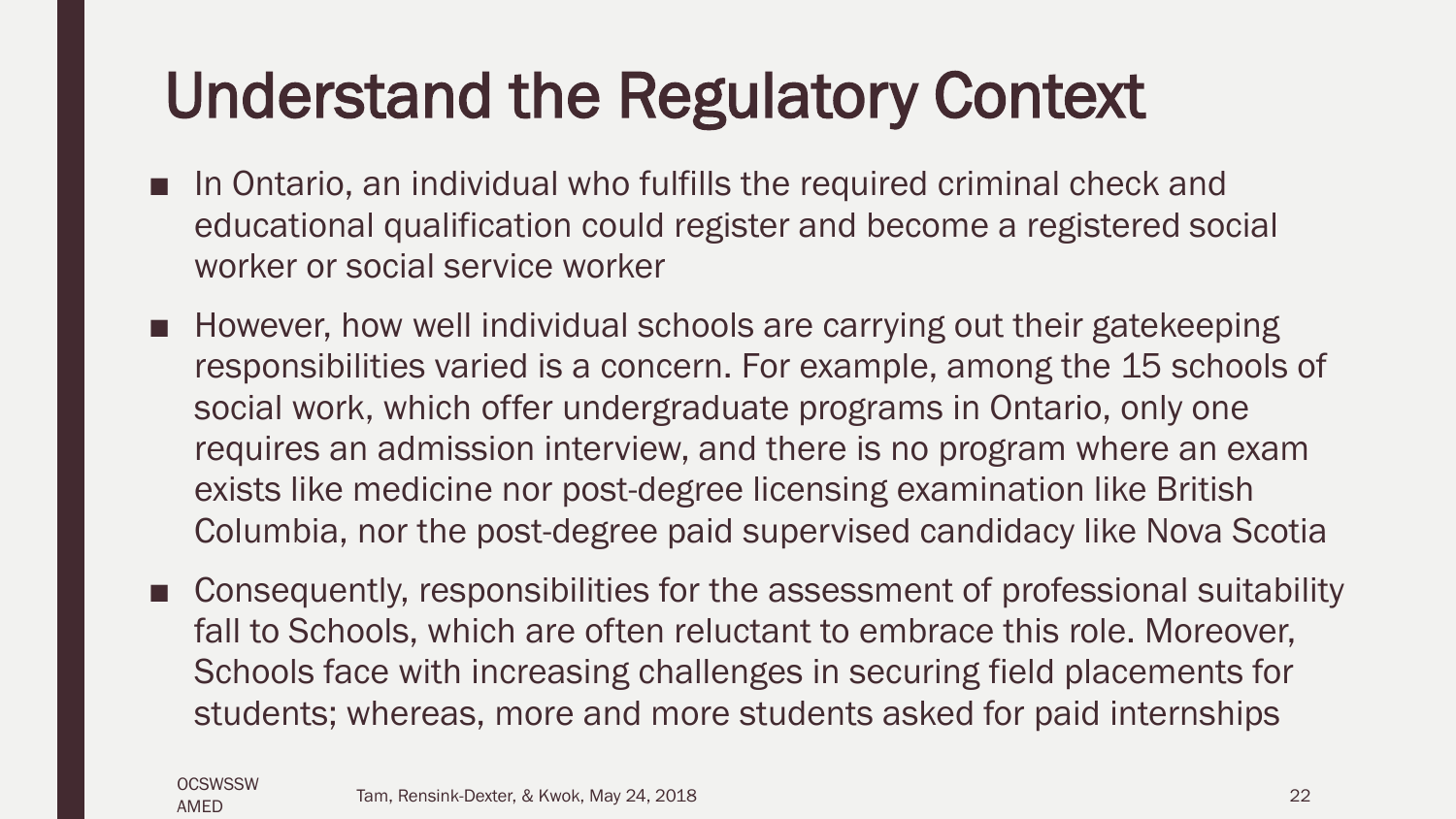### Recommendations (1)

Educational Sector – Develop Proper Assessment Mechanisms

- a. Incorporate the Professional Suitability Scale (PSS) (Tam et al., 2018) to assess students' performance at the beginning, middle and end of their program. Scores could serve as a benchmark, monitor and outcome indicator
- b. The PSS was developed in the Canadian context, is wellvalidated with sound reliability and validity indicators, has 21-items and is designed to measure Ethical-Practical Suitability, Social Consciousness and Personal Suitability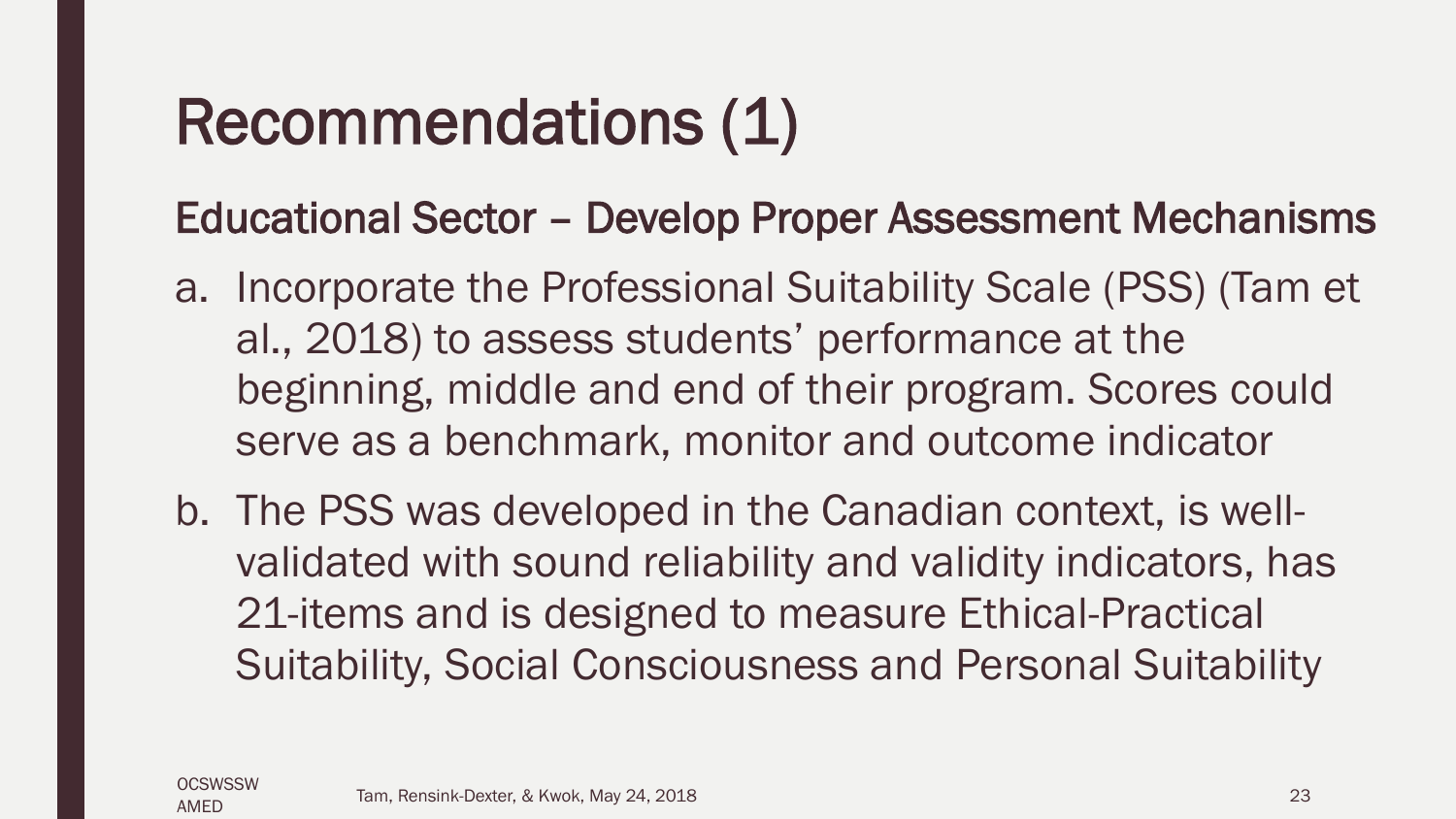### Recommendations (2)

#### Practice Sector

- a. Agencies could incorporate internal assessment mechanisms to ensure that individual social worker or social service worker demonstrates required knowledge, skills and value in given practice situations at different levels of practice (e.g. OACAS' examination for newly employed child protection workers before granting the designation)
- b. OASW could play a leading role to bring stakeholders from similar fields of specialization together to identify what core suitability criteria are expected in different fields of practice and communicate those to schools or at university level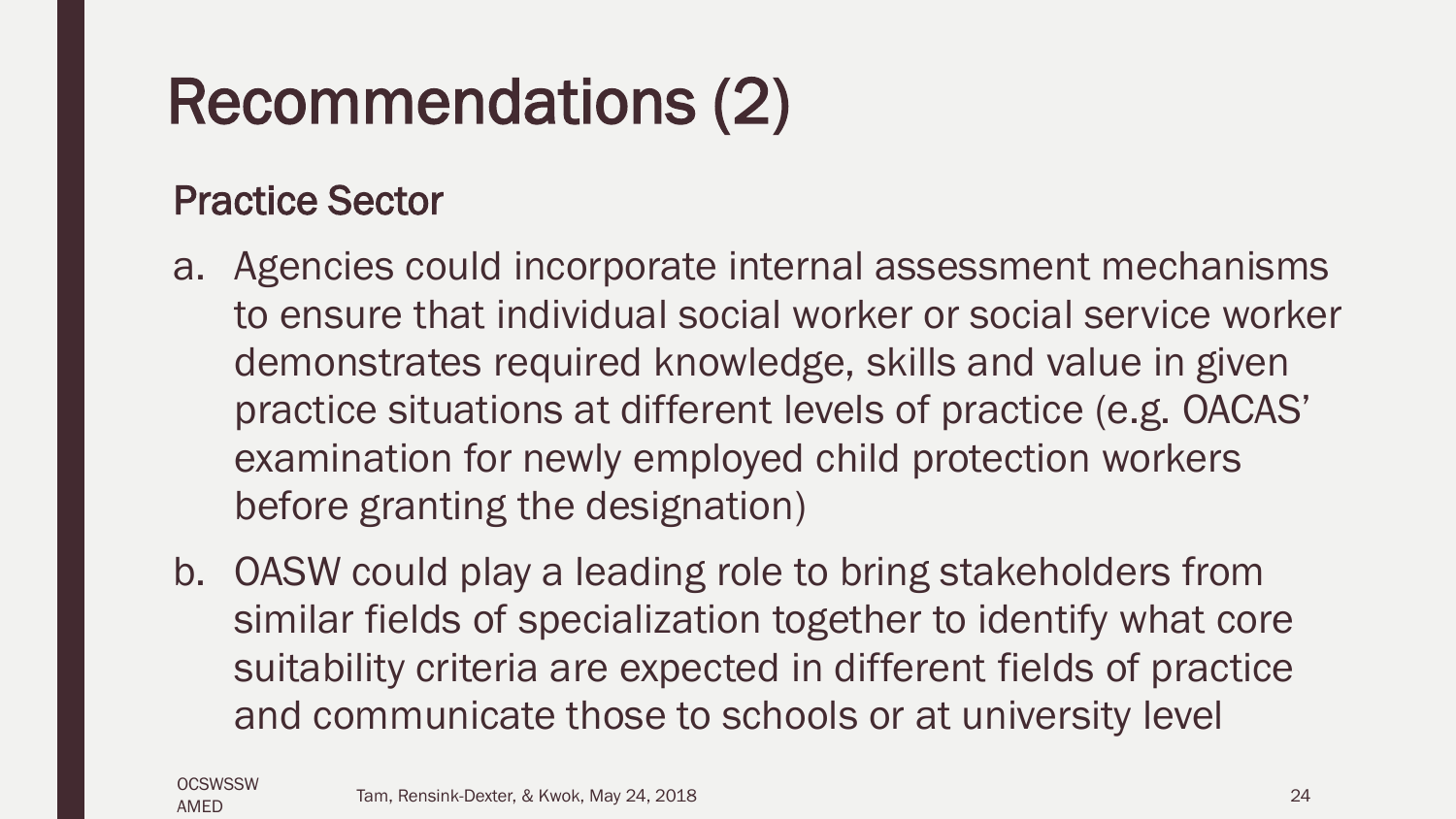### Recommendations (3)

#### Regulatory Sector – OCSWSSW

- a. Examine post-degree paid supervised candidacy examination similar to the one in Nova Scotia before granting the registered social worker or social service worker status
- b. Add random audit to Continuing Competence Program similar to nursing and psychology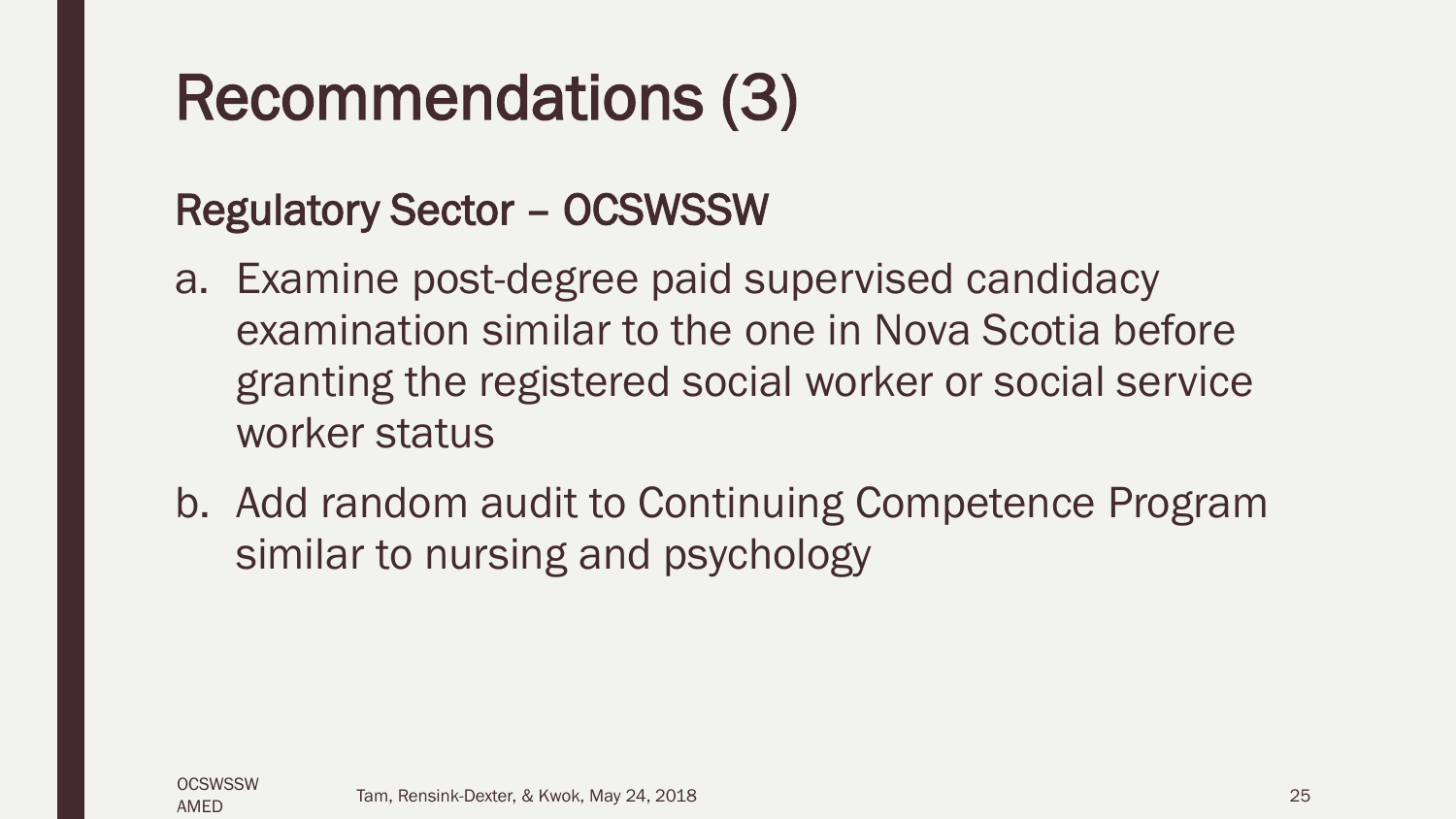### Recommendations (4)

Collaboration among the Three Sectors (i.g. CCSWR, CASWE, CASW)

- a. Develop core competencies and corresponding indicators
- b. Examine post-degree internships similar to law given the consideration of challenges in field placements delivered by schools of social work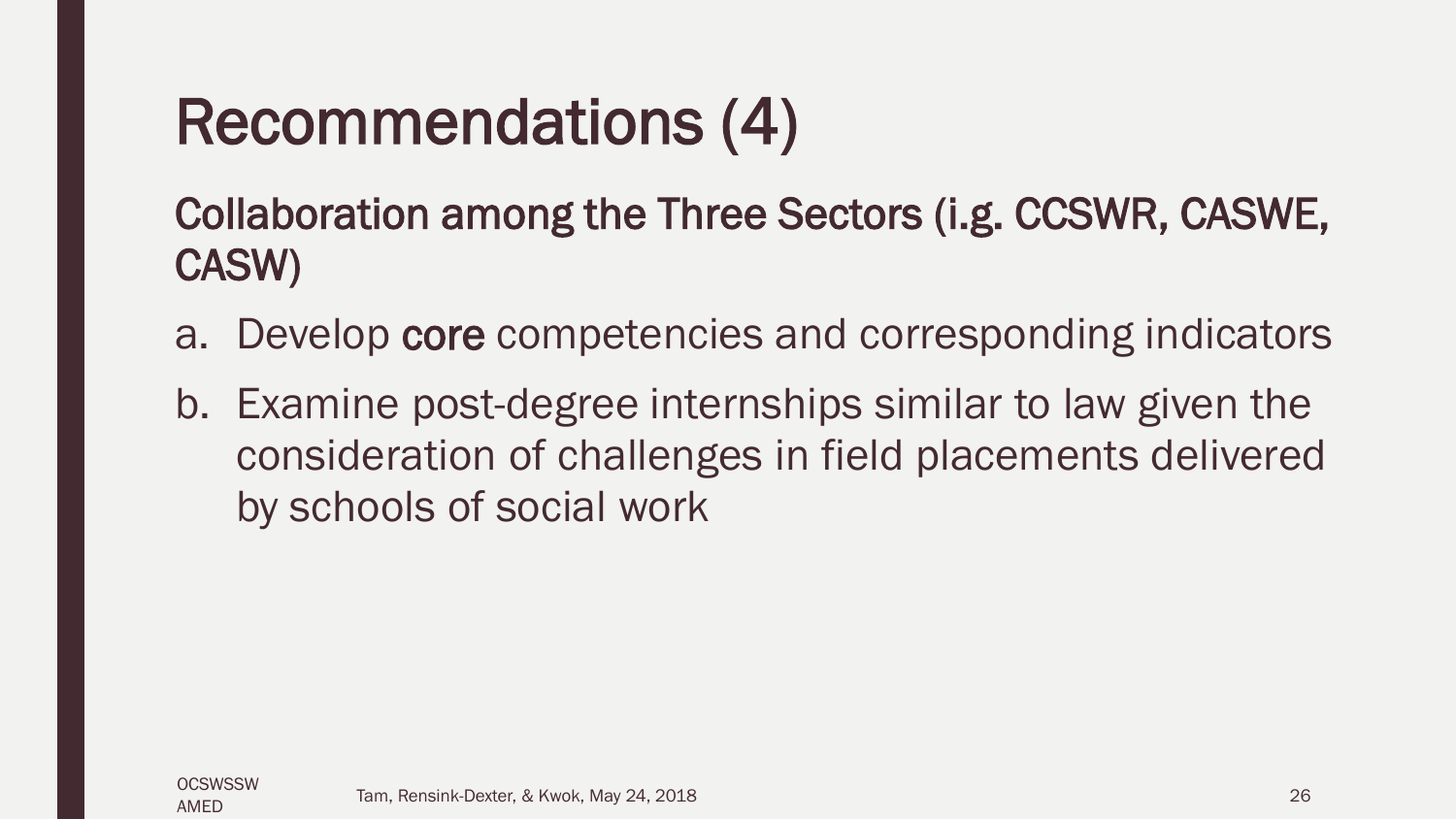# *Thank you!*

Contact Information: For feedback/question, please contact Dr. Dora Tam at *dtam@ucalgary.ca* 



**OCSWSSW** AMED

Tam, Rensink -Dexter, & Kwok, ndin, Nehsink-Bexter, & Kwok, 27<br>May 24, 2018 2018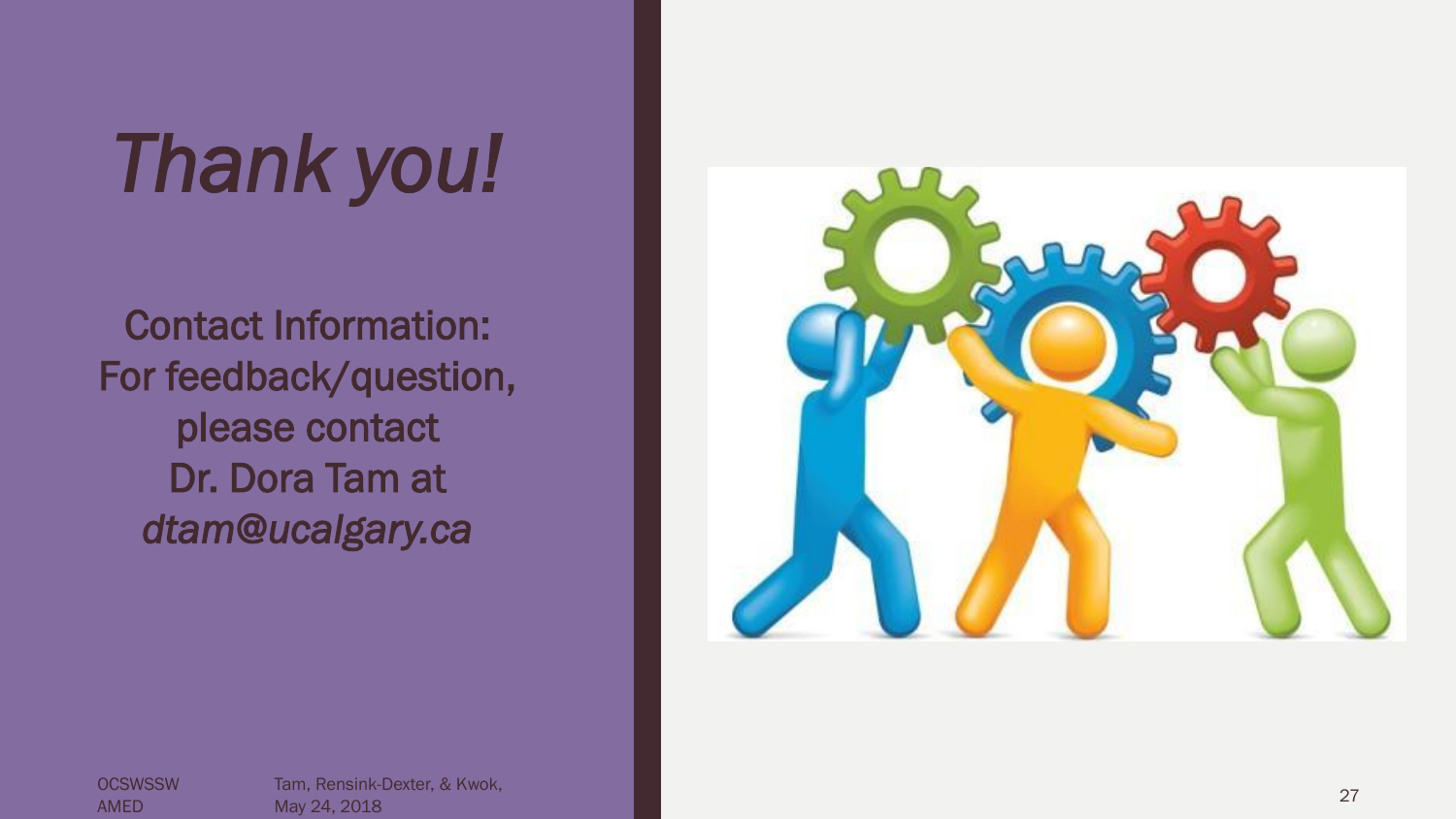### References

- 1. Boak, G., Mitchell, L., & Moore, D. (2012). *Student fitness to practice and student registration: A literature review. A project for the Health Professions Council*. England: Prime Research & Development Ltd.
- 2. Bogo, M., Mishna, F., & Regehr, C. (2011). Competency frameworks: Bridging education and practice. *Canadian Social Work Review*, 28(2), 275-279.
- 3. Canadian Association of Social Workers (CASW). (2005). *Code of Ethics.* Ottawa, ON: The Author.
- 4. Canadian Council of Social Work Regulators (CCSWR). (2017). Term of Reference. Retrieved on April 2, 2018 from [http://www.ccswr-ccorts.ca/wp](http://www.ccswr-ccorts.ca/wp-content/uploads/2017/05/TOR_CCSWR_FINAL_TermsOfReference_20170314.pdf)[content/uploads/2017/05/TOR\\_CCSWR\\_FINAL\\_TermsOfReference\\_20170314.pdf](http://www.ccswr-ccorts.ca/wp-content/uploads/2017/05/TOR_CCSWR_FINAL_TermsOfReference_20170314.pdf)
- 5. Carraccio, C., Wolfsthal, S. D., Englander, R., Ferentz, K., & Martin, C. (2002). Shifting paradigms: From Flexner to competencies. *Academic Medicine,* 77(5), 361-367.
- 6. Croisdale-Appleby, D. (2014). *Re-visioning social work education: An independent review*. England: Minister of State.
- 7. Drisko, J.W. (2014). Competencies and their assessment. *Journal of Social Work Education,* 50, 414- 426.
- 8. Epstein, R.M., & Hundert, E.M. (2002). Defining and assessing professional competence. *Journal of the American Medical Association,* 287, 226-235.